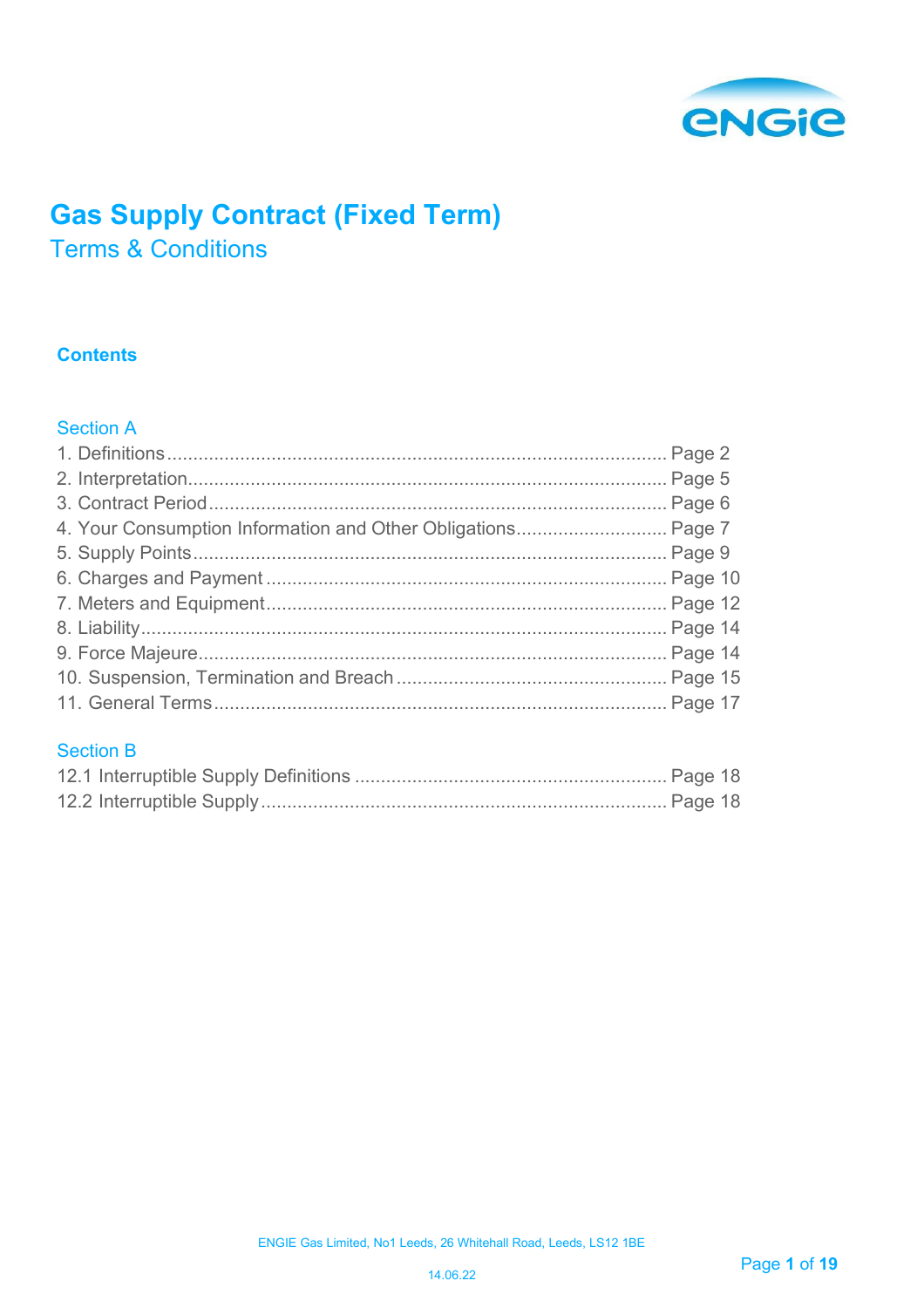# **Section A –Supply Terms**

# <span id="page-1-0"></span> **1 Definitions**

The following definitions shall apply to this Supply Contract:

**"Access Rights"** means our right or our subcontractors' or agents' right to all reasonable access to all Supply Points (subject only to your reasonable requirements as to health and safety and site security) at any time;

**"Act"** means the Gas Acts and any regulations made hereunder both as amended or re-enacted from time to time;

**"Associated Companies"** means any wholly owned subsidiary of ENGIE Supply Holding UK Limited, including ENGIE Power Limited, ENGIE Gas Limited and ENGIE Gas Shipper Limited;

**"AMR device(s)"** means the device used to obtain electronic Consumption Data from your Equipment;

**"Automated Meter Reading" or "AMR"** means the system of electronically obtaining Consumption Data from your Equipment using an AMR device;

**"Annual Quantity" or "AQ"** means the volume of gas expressed in kWh which reflects the historical consumption at any Supply Point as recorded and held by Xoserve;

**"Authority"** means the Gas and Electricity Markets Authority established pursuant to section 1 (1) of the Utilities Act 2000;

**"Capacity Charge"** means the charges payable to the Transporter in relation to the exit capacity required by any Supply Point, including in respect of those Supply Points connected directly to the National Transmission System;

**"Charges"** means the Commodity Charges and other charges specified in the Supply Contract (including the Supply Costs, Transportation Costs Meter Rental, and Costs, as applicable), which shall be charged in respect of the Supply Period plus the applicable Value Added Tax (**"VAT**") and Climate Change Levy **("CCL"**);

**"Climate Change Levy"** means as set out and defined in the Finance Act 2000 and all and any subsequent amending legislation from time to time;

**"Commodity Charges"** means the element of the Charges charged in respect of the volume of gas consumed at each Meter Point;

**"Consumption Data"** means actual meter readings from the Equipment received by us from you, or the appointed Service Provider, during the Supply Period showing the actual consumption of gas in respect of each Meter Point;

**"Consumption Invoice"** means the invoice we shall send to you on the Invoicing Date setting out the Charges in relation to the Invoicing Period;

**"Consumption Threshold"** means as defined in Clause 6.22.2;

**"Default Contract Rate"** means the rates and charges published o[n the W](http://the/)ebsite, which shall be payable by you where you continue to consume gas after the Termination Date;

**"Disconnect"** means the permanent disconnection of any structure, switchgear, equipment, line or device used by you at the Supply Point from the Transportation System and "**Disconnection** or **Disconnected**" shall be construed accordingly;

**"Domestic Sites"** means any premises occupied as a private dwelling (including any garden, yard, garage, outhouse, or other appurtenance of such premises which is not used in common by the occupants of more than one such dwelling). Where this definition is used to apply to Supply Points located in Scotland, such definition shall be extended to include the word "stair";

**"Economic Loss"** means loss of profits, revenues, interest, business, goodwill or commercial, market or economic opportunity, whether direct or indirect and whether or not foreseeable. For the avoidance of doubt, our margin, the Administration Fee and any Mark to Market Loss are not Economic Losses and shall not be construed as such;

"**End Date"** means the date stated on the Quotation Document;

**"End User Category (EUC)"** means the group that each Non-Daily Metered (NDM) Meter Point is placed in by the Transporter for demand attribution and invoicing purposes;

**"Equipment"** means any meters, smart meters, data loggers, mains, pipes, telecommunications, AMR device or other equipment provided for the purpose of supplying and ascertaining the quantity of gas supplied hereunder;

**"Force Majeure"** means any circumstances or event beyond the reasonable control of either Party which directly causes the affected Party to be unable to comply with all or a significant part of their obligations under this Supply Contract, but excluding strikes, lockouts, labour disputes, changes to economic conditions and lack of funds;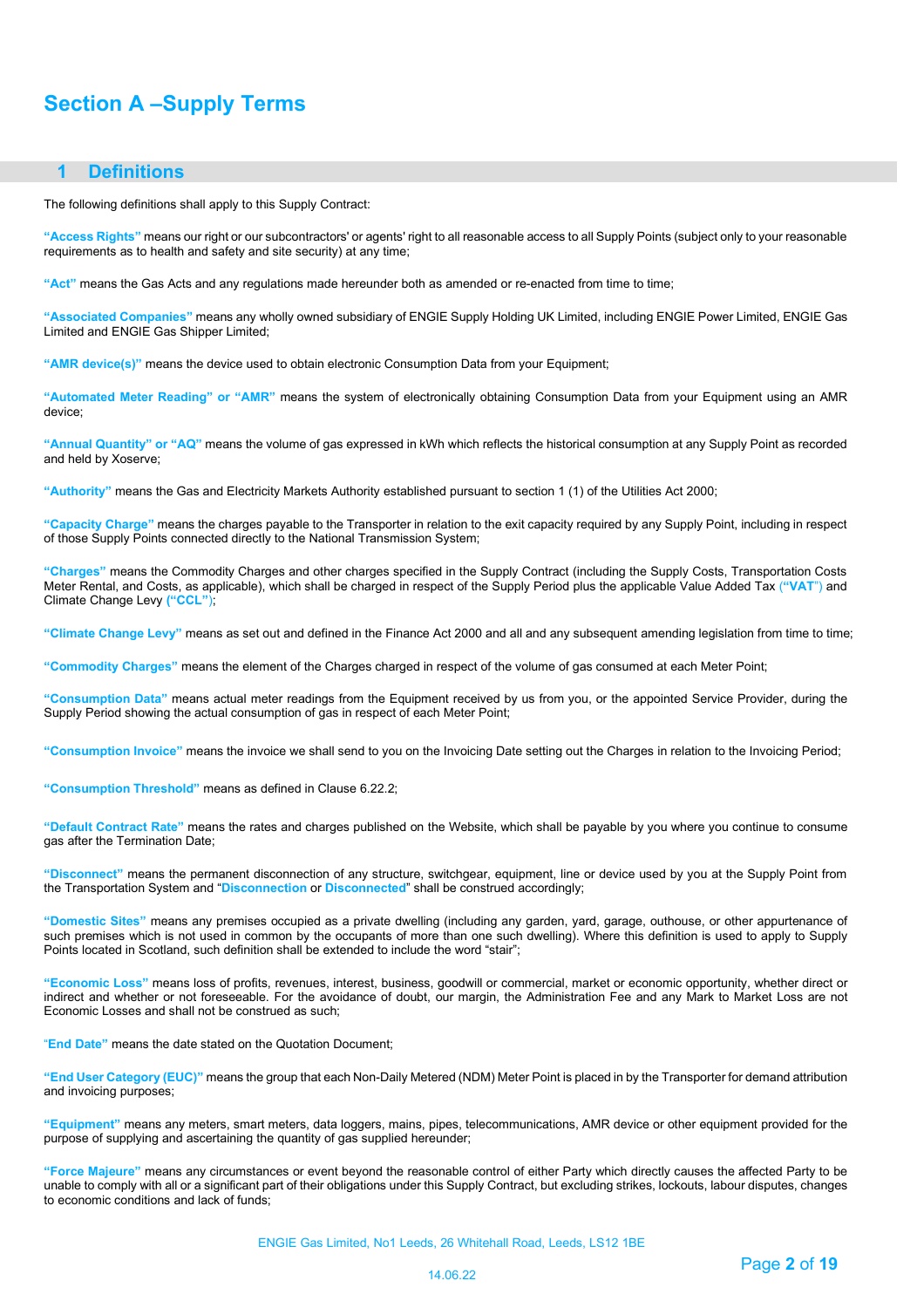**"Framework Agreement"** means any joint, multi-party, or consortium framework agreement, in all cases forming part of the Supply Contract, whether agreed at the same time as the Supply Contract or subsequently agreed in writing between the Parties to be part of the Supply Contract setting out certain matters which vary, amend or are supplementary to the Supply Contract;

**"Gas Acts"** means the Gas Act 1986 as amended by the Gas Act 1995;

**"Independent Network"** means any supply network where the Supply Point is not directly connected to the National Transmission System;

**"Industry Agreements"** means:

- a) The Uniform Network Code;<br>b) the Short Form Code;
- 
- b) the Short Form Code;<br>c) the Independent Gas<br>d) our Licence(s); the Independent Gas Transporters' (IGT) Codes;
- d) our Licence(s);<br>e) the Act;
- e) the Act;<br>f) Smart er
- f) Smart energy Code;<br>g) Smart Meter Installa
- g) Smart Meter Installation; and<br>h) any other code, agreement o
- any other code, agreement or legally binding obligation imposed on us, or into which it is, or becomes necessary, for us to enter in order to supply gas;

**"Initial Consumption Forecast"** means your first set of best estimates for the consumption of gas as set out in the Quotation Document (and in respect of flexible products, also in Table A of the Product Appendix), which may be either annual or monthly figures, or cover some other specified time period (but excluding the impact of Supply Points added or removed after the original Start Date) which shall comprise forecast information either provided by you to us or our historical consumption data, or the AQ of the SupplyPoint(s);

**"Invoice(s)"** means Consumption Invoices, Reconciliation Invoices or invoices in respect of any other Charges due to us from you pursuant to this Supply Contract;

**"Invoicing Date"** has the meaning given in the Quotation Document;

**"Invoicing Period"** has the meaning given in the Quotation Document;

**"Irrevocable Offer"** means your irrevocable offer to enter into the Supply Contract by your signing and dating of the Quotation Document;

**"Isolate"** means the securing of a Meter Point so that gas cannot be off-taken from the Transportation System at that point and "**Isolation**" shall be construed accordingly;

**"Licence"** means any Transporter's Licence, Shipper's Licence or Supplier's Licence and **"Licensed"** shall be construed accordingly;

**"Mark to Market Loss"** means the negative difference between the wholesale market price at the date we were contractually obliged or entitled to purchase the gas and the wholesale market price on the date we were contractually obliged or entitled to sell it back to market, after adding all transaction fees and other costs directly associated with the sell back;

**"Mark to Market Gain"** means the positive difference between the wholesale market price at the date we were contractually obliged or entitled to purchase the gas and the wholesale market price on the date we were contractually obliged or entitled to sell it back to the wholesale market after deducting all transaction fees and other costs directly associated with the sell back;

**"Meter Point"** has the meaning given to such expression in the Industry Agreements (including both Daily Metered (DM) and Non-Daily Metered (NDM) Meter Points) and identified by a specific Meter Point Reference Number (MPRN) in the Quotation Document;

**"Metering Costs"** means a component (if any) of the Charges, comprising any charges relating to the installation, provision, rental and maintenance of your Equipment in situ at the Supply Point on the Signature Date;

**"Meter Reading Costs"** means the cost of reading and obtaining Consumption Data from your Equipment;

**"Meter Rental"** means the aggregate of the Metering Costs and Meter Reading Costs;

**"Micro-Business Consumer"** means a company supplied or requiring to be supplied with gas or electricity at non-domestic sites which has any or all of the following; (i) an annual consumption of electricity of not more than 100,000 kWh; or (ii) an annual consumption of gas of not more than 293,000 kWh; or (iii) fewer than ten (10) employees (or their full time equivalent) and an annual turnover or annual balance sheet total not exceeding €2 million;

**"Micro-Business Terms"** means the additional terms and conditions which will be appended to this Supply Contract and applicable to the Supply where you are a Micro-Business Consumer;

**"Offtake Point"** means the outlet of any control valve at any Meter Point;

**"Parties"** means both us and you and **"Party"** is either one of us;

**"Payment Date"** means unless amended in accordance with Clauses 10.9.8 and 10.9.9 (a) in relation to Consumption Invoices, the date as defined in the Quotation Document and (b) in relation to all other Invoices, the date as specified on the Invoice;

**"Payment Method"** means by means of direct debit, or as otherwise set out on your Quotation Document;

**"Pipeline System Emergency"** means where circumstances apply which are not deemed to be a Force Majeure event and are such that in the opinion of the Transporter:-

(a) the safety of the Transportation System is significantly at risk;

ENGIE Gas Limited, No1 Leeds, 26 Whitehall Road, Leeds, LS12 1BE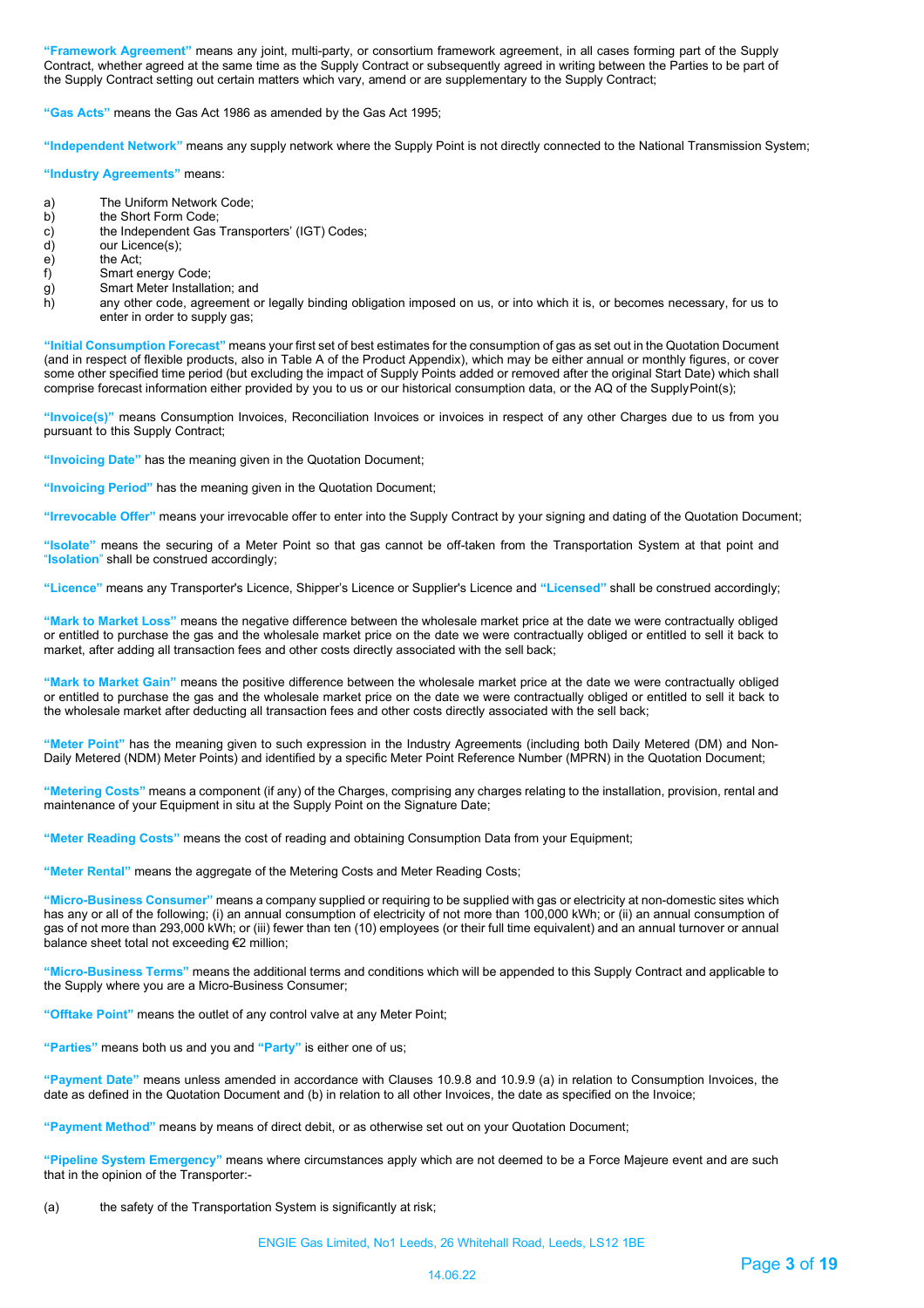(b) the safe conveyance of gas by that Transportation System is significantly at risk; or

(c) gas conveyed by that Transportation System is at such a pressure, or of such a quality, as to constitute, when supplied to premises, a danger to life or property;

and that opinion is not manifestly unreasonable.

**"Product Appendix"** means the appendix detailing the product type, purchasing and sell back mechanism and/or any other specific provisions, including any appendix detailing added value services, and forming part of the Supply Contract;

**"Quotation Document"** means the document detailing the Supply Point details, Initial Consumption Forecast, and the Charges and forming part of the Supply Contract;

**"Reconciliation Invoice"** means an invoice debiting or crediting your account as a result of a calculation by us of the difference between; (a) the Charges which ought to have been levied; and (b) the actual Charges that were levied during the Reconciliation Period;

**"Reconciliation Period"** means the period to which a Reconciliation Invoice refers, the beginning and end dates of which are stated on the Reconciliation Invoice;

**"Reduced Consumption Periods"** means periods of reduced consumption due to:

(a) carrying out of maintenance, repair, replacement or extension works including extensions to increase capacity to the Transportation System;

(b) the exercise of a right or the discharge of a duty under Schedule 2B of the Act or Licences granted under the Act by us or the Transporter involving the Isolation or Disconnection of a Meter or Supply Point or refusal to make gas available at an Offtake Point;

(c) the pressure of gas immediately downstream of an Offtake Point exceeding such pressure as is applicable pursuant to Section 16 of the Act;

(d) difficulties encountered by the Transporter in balancing the quantities of gas entering or leaving the TransportationSystem;

(e) failure in a Supply Point until the Service Provider effects repair;

(f) things done or not done in accordance with the provisions of the Industry Agreements or this Supply Contract by the Transporter or us in dealing with emergencies in connection with the Transportation System; or

(g) any Interruptions (where Section B of these Terms and Conditions applies).

**"Registered Supplier"** means a gas supplier licensed under the Act and registered with the Authority;

**"Related Entity"** means (i) a subsidiary of you or a holding company of you or any subsidiary of that holding company, as such terms are defined in the Companies Acts 2006, (ii) where you and a proposed new tenant or occupant of the Property have an individual with authority, director, company secretary or an individual or entity with Control in common, where, "Control " is defined as the ability to control or direct, directly or indirectly, the board, executive body, decision making process or management of an entity by virtue of ownership, right of appointment, right to control or election or appointment, or voting rights, (iii) an individual with authority, director, company secretary or entity/individual with Control in relation to a proposed new tenant or occupant is a family member of an individual with authority, director, company secretary or an individual or entity with Control, in you, or (iv) a proposed new tenant or occupant otherwise has an identifiable relationship with you;

# **"Relevant Transfer Date"** means:

(a) the day after the day on which you enter into an gas supply contract (including if relevant this Supply Contract) with any Registered Supplier; or

(b) if after entering into an gas supply contract there is a period of time within which you may decide not to proceed with the contract (a "Cooling Off Period"), the earlier of –<br>(i) the day after the day or

the day after the day on which that Cooling Off Period ends;

(ii) fourteen (14) days after the day on which you entered into a new contract.

For the avoidance of doubt there is no such Cooling Off Period applicable to this Supply Contract and your entry into this Supply Contract is set out at Clause 3.1.

**"Revised Consumption Forecast"** means your (or pursuant to Clause 4.5, our) on-going written best estimate of your projected future gas consumption for each remaining period (i.e. day/month) after the date of such forecast, estimating gas consumption for each such future period of the Supply Period on an on-going basis (and including for the avoidance of doubt, the impact of any Supply Points added or removed after the Start Date) and which we agree to use to purchase and/or sellback any gas;

**"Security Deposit"** means at our option either (i) a cash amount, together with you and us entering into a deposit agreement in a form acceptable to us; or (ii) a letter of credit from such financial institution and in such form of wording as is acceptable to us; or (iii) such other form of security as we may request or accept, including but not limited to any form of third party guarantee or indemnity; or (iv) a pre-payment or other form of payment plan and in the case of (i) to (iii) inclusive, in an amount which we reasonably consider would constitute the Charges quivalent to a period of four (4) calendar months calculated on a reasonable estimate of consumption, or such applicable longer period to reflect any extended payment terms that have been agreed with you;

**"Service Providers"** means any meter reading agent, data collector, meter operator, meter asset maintainer, meter asset provider, data aggregator, automated meter reader providers and any other third party appointed to act for or on behalf of either Party;

ENGIE Gas Limited, No1 Leeds, 26 Whitehall Road, Leeds, LS12 1BE **"Side Letter"** means any side letter forming part of this Supply Contract, or subsequently agreed in writing between the Parties to be part of this Supply Contract and setting out certain matters which vary, amend or are supplementary to the terms of the Supply Contract;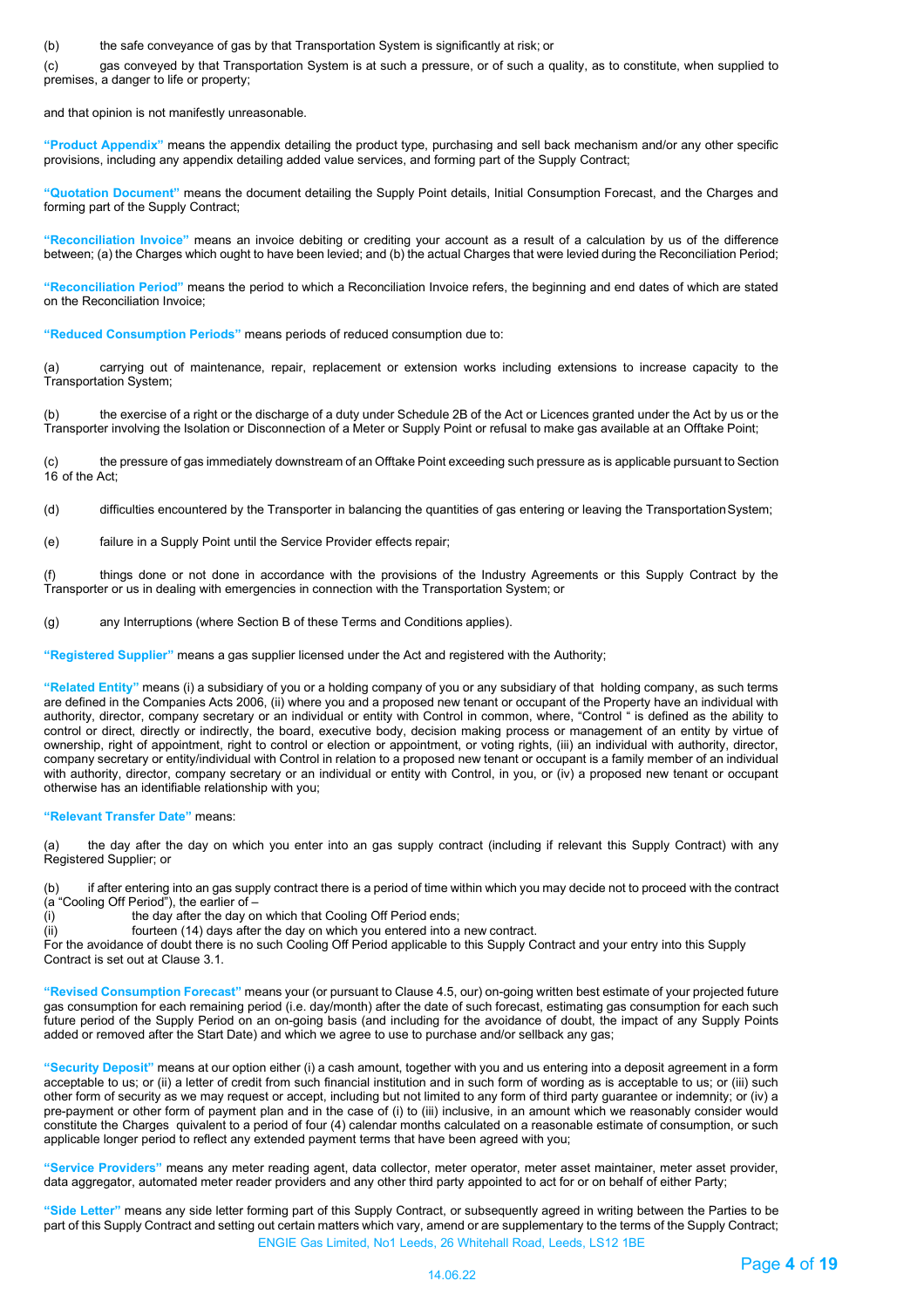**"Signature Date"** means the date on which we accept your Irrevocable Offer to enter into the Supply Contract by our signing and dating of the Quotation Document;

**"Smart Meter"** means a meter we can read remotely to measure how much electricity or gas you are using, without having to visit the Supply Point, including, as appropriate, the communications hub and ancillary equipment serving same, including an AMR meter;

**"Start Date"** means the date on which you intend to start to receive a supply of gas from us on the terms of the Supply Contract as set out in the Quotation Document;

**"Supply"** means the provision of gas by us to you under this Supply Contract;

**"Supply Contract"** means the Quotation Document and where applicable the Product Appendix and any Side Letter(s), Framework Agreement(s), addendums and Variation or Amendment Agreements, together with these Terms and Conditions;

**"Supply Period"** means for a Supply Point, the period beginning on the Start Date and ending on the Termination Date;

**"Supply Point"** means a combination of one or more Meter Points at the same location as set out in the Quotation Document;

**"Supply Point Capacity"** means the maximum volume, expressed in kWh, that each Supply Point can accept by way of a volume of gas at any given time and as set out in the Quotation Document;

**"Termination Date"** means (a) the End Date; (b) or such earlier other date where the Supply Contract is terminated in accordance with these Terms and Conditions (including pursuant to clause 5.14);

**"Terms and Conditions"** means the terms and conditions set out in this document;

**"Transporter"** means either National Grid plc, the Distribution Network Owners (DNOs), the Independent Gas Transporters (IGTs), any Service Provider and/or any other person or body Licensed to transport gas and which transports gas in connection with this Supply Contract;

**"Transportation Costs"** means a component of the Charges, comprising those charges payable to the Transporter for (a) capacity, commodity and customer charges, (b) Meter Reading Costs and (c) variable throughput charges as applicable from time to time under the Industry Agreements and specified as "Included in the Unit Rate", "Fixed" or "Pass-Through" in the Quotation Document or as otherwise notified to you as payable during the Supply Contract from time to time;

**"Transportation System"** means any pipeline and equipment system or network through which gas is transported by a Transporter, including the National Transmission System and any Independent Network;

**"Unidentified Gas Cost"** means the costs that are levied on us in respect of gas which is taken off the Transportation System and not directly attributed to or paid for by any specific shipper;

**"Unit Rate"** means as set out in the Quotation Document;

**"Variation or Amendment Agreement"** means any variation or amendment agreement entered into by the Parties during the Supply Period which varies or amends the terms of the Supply Contract;

**"Website"** means our website at business.engie.co.uk or such other address as we notify you of in writing and in each case as updated or amended from time to time;

**"We" or "us"** means ENGIE Gas Limited (Registered No. 3814495) whose registered offices are at No 1 Leeds, 26 Whitehall Road, Leeds, West Yorkshire LS12 1BE;

**"Working Day"** means Monday to Friday inclusive but excluding days identified as Bank Holidays in England;

**"you" or "your"** means the person or organisation who makes the Irrevocable Offer as identified as the "Customer" in the Quotation Document.

# <span id="page-4-0"></span>**2 Interpretation**

- 2.1 References to statutory or regulatory provisions or Industry Agreements include any amendments, variations, consolidations or replacements, regulations made there under, re-instatements, or re-enactments made from time to time.
- 2.2 The expression "including" shall be construed without limitation.
- 2.3 Words and expressions used in these Terms and Conditions but not defined in Clause 1 are instead defined in the Quotation Document or Product Appendix.
- 2.4 Words and expressions used in this Supply Contract but not defined shall where appropriate be construed:
	- 2.4.1 as they are defined in the Act or in the Industry Agreements; or
	- 2.4.2 in accordance with their wider usage in the gas industry generally.
- 2.5 Should any conflict arise between the content of this Supply Contract and the Industry Agreements then the Industry Agreements shall take precedence.
- 2.6 Where there is more than one Supply Point in the Quotation Document, then reference to a Supply Point is deemed to mean all the Supply Points each on an individual basis and the Supply Points shall have a combined Initial Consumption Forecast, Revised Consumption Forecast and Consumption Threshold.
- ENGIE Gas Limited, No1 Leeds, 26 Whitehall Road, Leeds, LS12 1BE 2.7 The Supply Contract documents shall be construed in the following order of priority in the event of a conflict of terms: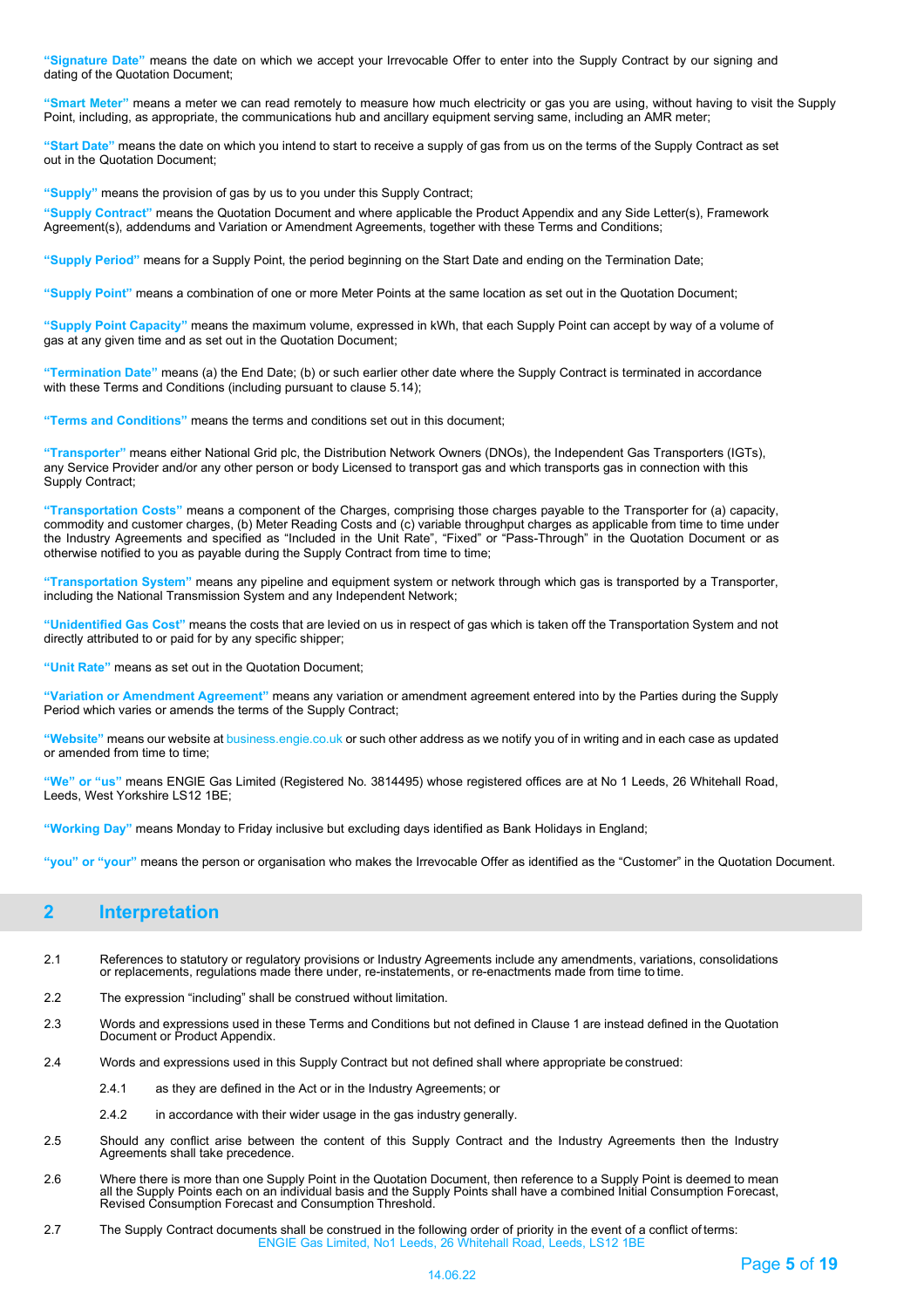- 2.7.1 Any Variation or Amendment agreement; then
- 2.7.2 any Side Letter; then
- 2.7.3 any Micro-Business terms; then
- 2.7.4 any Framework Agreement; then
- 2.7.5 any Product Appendix; then
- 2.7.6 the Quotation Document, then
- 2.7.7 these Terms and Conditions.

2.8 Unless the context otherwise requires words in the singular shall include the plural and words in the plural shall include thesingular.

# <span id="page-5-0"></span>**3 Contract Period**

### **Commencement of Supply**

3.1 We shall accept your Irrevocable Offer and this Supply Contract shall become binding on both Parties in relation to all Supply Points on the Signature Date.

### **Transfer of Supply from your previous Supplier**

- 3.2 We shall use our reasonable endeavours to become the Registered Supplier to the Meter Points on the Start Date and in any event, we shall co-operate with your existing supplier to enable the transfer to be completed within twenty one (21) days of the Relevant Transfer Date unless:
	- 3.2.1 you request that the transfer takes place over a longer time period; or
	- 3.2.2 one or more of the conditions in Clause 3.2.3 applies.
	- 3.2.3 The conditions applicable to Clause 3.2.2 are that, on or after the Relevant Transfer Date:
		- (a) We do not have all of the information required in order to complete the transfer and:
			- (i) we have taken all reasonable steps to obtain the missing information from you and you have not provided that information, or the information you provided is incorrect; and
			- (ii) that information is not readily available to us from another source; or
		- (b) we are prevented from completing the transfer in accordance with Clause 3.2 due to any other circumstance caused by you; or
		- (c) you are receiving gas supply by a distribution exemption holder as defined in section 48 of the Act and
			- (i) you or the supply exemption holder has required a physical connection to be made in accordance with paragraph 7 of Schedule 2AA of the Act and that physical connection has not yet been made; or
			- (ii) the distribution exemption holder has specified, in a notice under paragraph 1(6)(a)(i) of Schedule 2AA of the Act, a metering arrangement which it considers would be required for access to be given to us and that metering arrangement is not yet in place; or
		- (d) your existing supplier enters an objection under the customer transfer process in accordance with the Industry Agreements to prevent us from registering the Supply Point. In this case the twenty one (21) day period will commence when the objection is removed.
- 3.2.A We will not charge you for the transfer of the Supply Point from your existing supplier. However, and for the avoidance of doubt, all other Charges, including any Security Deposit due under the terms of this Supply Contract will be and will remain, due and payable on the transfer of the Supply Points to us.

### **Conditions of Supply at the Start Date**

- 3.3 Subject to Clauses 9, 10 and 12, we shall use our reasonable endeavours to provide a supply of gas to all Meter Points for which we become the Registered Supplier in accordance with this Supply Contract for the Supply Period.
- 3.4 Our supply to you pursuant to Clause 3.3 is conditional upon:-
	- 3.4.1 us having in place for the full duration of the Supply Period, a credit insurance policy with our insurer on terms which are acceptable to us, in relation to your account with us; or
	- 3.4.2 where we are unable to obtain and/or retain an acceptable credit insurance policy, as detailed in Clause 3.4.1 above, we shall be entitled in our sole discretion at any time, including prior to the Start Date, to:
		- (a) require that you provide a Security Deposit within ten (10) Working Days of receiving our request for the same pursuant to this clause; or
		- (b) (including where we have requested a Security Deposit in accordance with clause 3.4.2(a) and you have failed to provide one) elect not to become the Registered Supplier for one or more of the Meter Points in accordance with clause 3.2 and to terminate this Supply Contract accordingly by giving you notice.
- 3.4A Where we elect not to become the Registered Supplier and to terminate this Supply Contract in accordance with clause 3.4.2, we shall be entitled to sell back on the wholesale market any gas forward purchased for the purposes of Supply under this Supply Contract and to invoice you in respect of any Mark to Market Loss incurred, such Invoice to be paid within fourteen days of the date of the Invoice.
- ENGIE Gas Limited, No1 Leeds, 26 Whitehall Road, Leeds, LS12 1BE 3.5 Where you fail to consume gas from any or all Meter Points from the Start Date, or clause 3.2.2 applies, or we terminate the<br>Supply Contract pursuant to clause 3.4.2(b), then we shall be entitled to recover from you an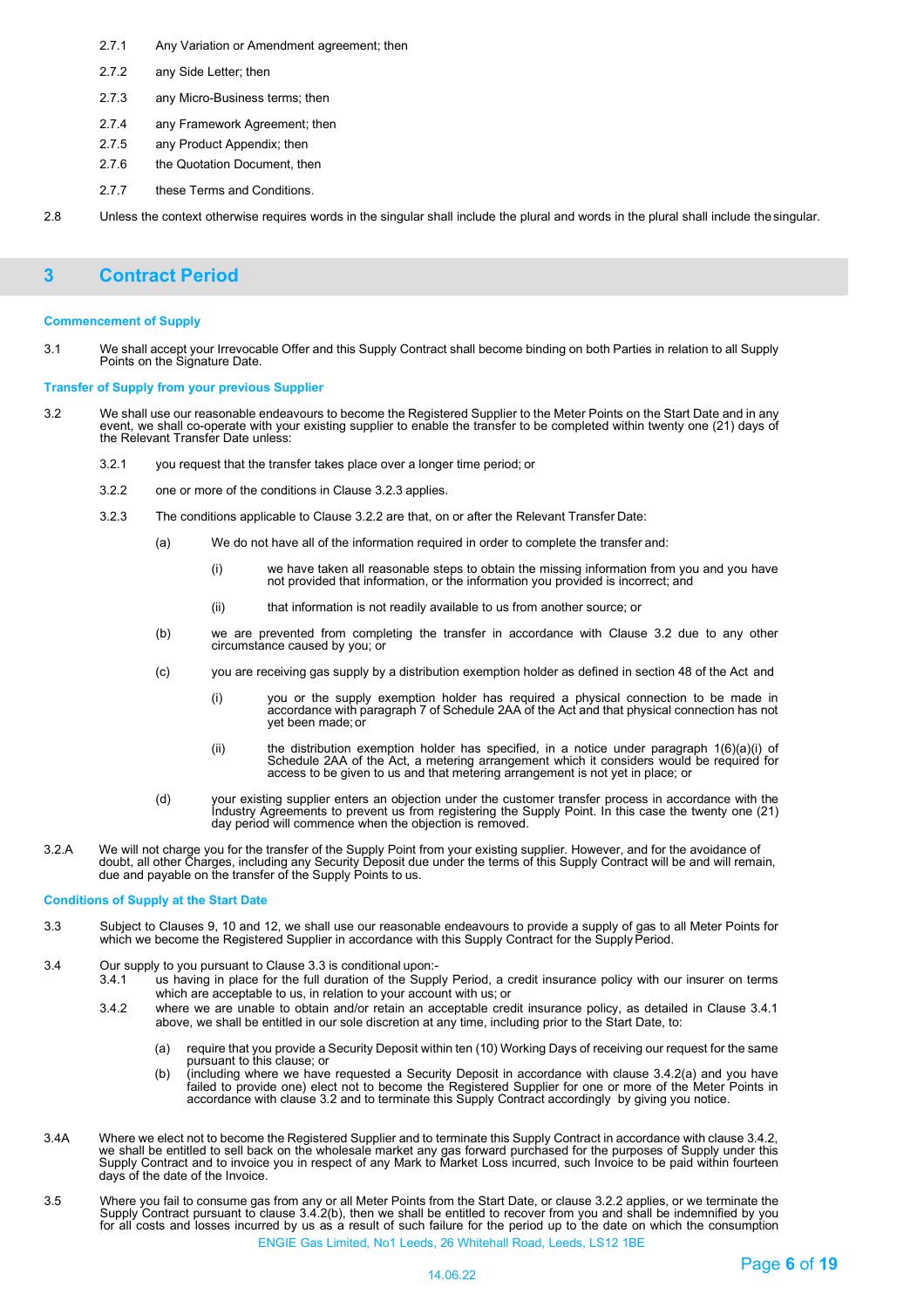commences, or the Termination Date, whichever is the sooner, and in either case such costs to include any Mark to Market Loss.

3.6 You shall indemnify us for all costs, losses and expenses we reasonably incur where the Supply Contract includes Supply Points which you provided to us in error including administration costs and any Mark to Market Loss.

## **Charges after Termination or Expiry**

- 3.7 After the Termination Date and until such time as another Registered Supplier has been registered as the supplier to your Meter Point(s), you recognise and agree that any consumption shall be automatically charged at our Default Contract Rate<br>without any further notification to you from us, but to all other extents the terms of this Supply Co by us of all Transportation Costs, Meter Reading Costs and Metering Costs, shall continue in full force and effect. In addition,<br>(and without prejudice to our rights under Clause 10.9) we shall be entitled, at our discreti of the following:
	- 3.7.1 vary the Invoicing Period, the Invoicing Date and the Payment Date from those specified in the Quotation Document without further notification to you from us. Such variation may include invoicing you in advance of delivery based on your estimated consumption;
	- 3.7.2 revoke or vary the terms of any applicable Product Appendix;
	- 3.7.3 request a Security Deposit be provided within ten (10) Working Days of such a request; and/or
	- 3.7.4 arrange for the Meter Points (or any one or combination of the Meter Points) to be Isolated, Disconnected and/or removed immediately (and we shall be entitled to exercise Access Rights in doing so) together with being entitled to recover from you the costs incurred in such actions.
	- 3.7.5 To the extent that gas has already been forward purchased for delivery beyond the Termination Date we shall be entitled to sell the additional gas on the wholesale market.
- 3.8 Where the Supply Contract contains a Product Appendix with a sellback provision, any sellback required under clause 3.7.5 shall, if possible, be dealt with and invoiced in accordance with the terms of the Product Appendix.

### **Transfer of Supply**

- 3.9 Where you wish to transfer any Supply Point we may enter an objection under the customer transfer process in accordance with the Industry Agreements to prevent an alternative supplier from registering the Supply Point if:
	- 3.9.1 you arrange to transfer to an alternative Registered Supplier before the Termination Date; and/or
	- 3.9.2 there are any overdue Invoices not paid by their Payment Date (including Reconciliation Invoices and Invoices for interest) or other outstanding sum due hereunder, such Invoices or outstanding sum not being subject to a bona fide dispute, or you are in breach of the terms of the Supply Contract; and/or
	- 3.9.3 there is a co-operative agreement with the new Registered Supplier that they have registered the Meter Point in error;and/or
	- 3.9.4 an alternative supplier attempts to register a single Meter Point where we are the Registered Supplier for one or more related Meter Points.
- 3.10 Where we do not enter an objection, or where we do enter an objection when that objection is removed, we shall co-operate with any new supplier to enable the transfer to be completed within twenty one (21) days of the Relevant Transfer Date unless:
	- 3.10.1 you request that the transfer takes place over a longer time period; or
	- 3.10.2 you withdraw your request for a transfer by notifying the newsupplier that you do not wish to switch to that supplier; or
	- 3.10.3 one or more of the conditions in Clause 3.11 applies.
- 3.11 The conditions applicable to Clause 3.10.3 are that, on or after the Relevant Transfer Date:
	- (a) we do not have all of the information required in order to complete the transfer and:
		- (i) we have taken all reasonable steps to obtain the missing information from you and you have not provided that information, or the information you provided is incorrect; and
		- (ii) that information is not readily available to us from another source; or
	- (b) we are prevented from completing the transfer in accordance with Clause 3.10 due to any other circumstance caused by you.
- 3.12 We will not charge you for the transfer of the Supply Point to a new Registered Supplier. However, and for the avoidance of doubt, all other Charges, including if relevant and Mark to Market Loss and any termination payment due under the terms of<br>the Supply Contract will be, and will remain, due and payable on the transfer of the Supply Point.

# <span id="page-6-0"></span>**4 Your Consumption Information and other obligations**

- 4.1 You agree that:
	- 4.1.1 you will provide us with true and accurate opening, interim (upon request) and closing meter readings (which is acceptable for Settlement purposes) for each Meter Point Supplied under the Supply Contract as at the Start Date as well as any added or removed during the Supply Period;
	- 4.1.2 if you do not provide us with such opening and/or closing meter reads we shall be entitled to rely on estimated reads and to treat them as actual reads for the purposes of calculating your first and last Consumption Invoices and any associated Reconciliation Invoices;
	- 4.1.3 title and risk in the gas shall pass to you at the Offtake Point;
	- ENGIE Gas Limited, No1 Leeds, 26 Whitehall Road, Leeds, LS12 1BE 4.1.4 the quantity of gas in kWh supplied under this Supply Contract shall be calculated in accordance with section 12 of the Act;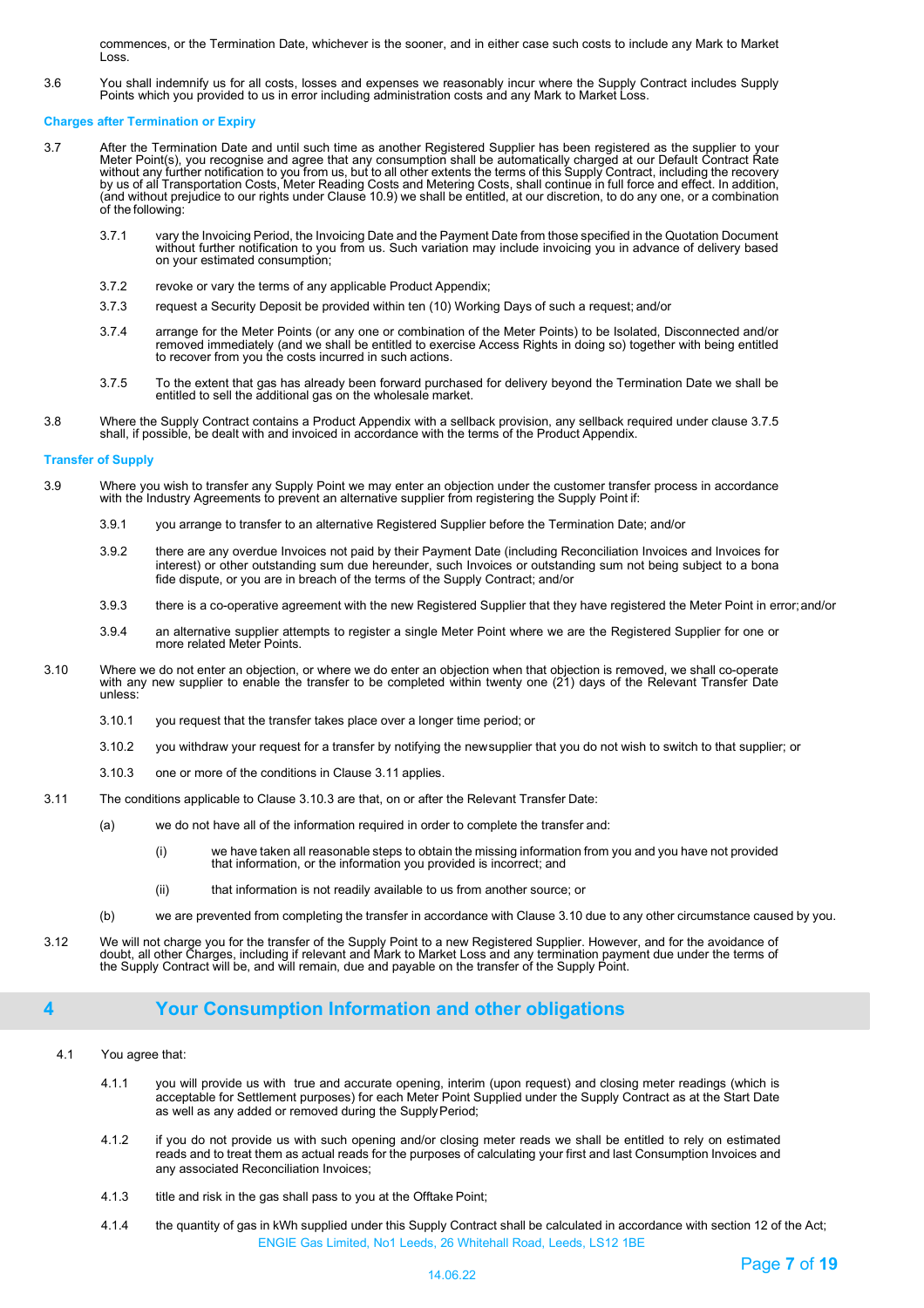- 4.1.5 the volume of gas supplied shall be measured and corrected for pressure and temperature in accordance with the Gas (Calculation of Thermal Energy) Regulations 1996;
- 4.1.6 at least thirty (30) Working Days before the Start Date and thereafter on an on-going basis you will provide us with an up to date emergency telephone number clearly identifying personnel who can be contacted at any time for the purposes of reporting or facilitating a response to any emergency at any Supply Point;
- 4.1.7 you shall indemnify us against all costs and losses we incur should your Service Providers, in our reasonable opinion, fail to provide their services adequately. In such circumstances we may de-appoint that Service Provider and appoint another ourselves and you shall indemnify us for all costs and losses we incur in doing so;
- 4.1.8 you shall use gas supplied under this Supply Contract so that it does not interfere with the efficient and safe supply of gas to other consumers;
- 4.1.9 the Supply shall be for your consumption during the Supply Period and that you shall not on-supply any third party without our prior written consent; and
- 4.1.10 you have informed us and shall continue to inform us immediately if you have or use or intend to have or use any on-site generation facilities or are party to any ancillary service or commercial demand-side agreements, at any time during the Supply Period.

# **Supply Point Capacity and Annual Quantity**

- 4.2 In relation to each Supply Point:
	- 4.2.1 we are entitled to rely upon the Supply Point Capacity and Annual Quantity to calculate the Charges and the Initial Consumption Forecast;
	- 4.2.2 you will notify us as soon as possible where you know or believe any Supply Point Capacity and/or Annual Quantity is incorrect;
	- 4.2.3 you will notify us where you wish any Supply Point Capacity and/or Annual Quantity to be varied and we will use our reasonable endeavours to arrange the variation, which will always be subject to confirmation by the relevant Transporter and/or other relevant third party organisation that such variation to Supply Point Capacity and/or Annual Quantity is agreed; and
	- 4.2.4 you shall provide us with sufficient data as specified in the Industry Agreements to allow us to agree a Supply Point Capacity and/or Annual Quantity revision with the Transporter or other relevant third party organisation.
	- 4.2.5 For the avoidance of doubt we shall be entitled but not obliged to set, monitor, notify you, or vary the Supply Point Capacity and/or Annual Quantity.

### **Consumption Forecasts**

- 4.3 You agree that the Initial Consumption Forecast and, in relation to the period after their provision, any Revised Consumption Forecasts provided pursuant to Clauses 4 and 5, shall be contractually binding in relation to the consumption tolerance mechanism in Clause 6.22, except where an alternative mechanism is set out in any Product Appendix that comprises part of the Supply Contract.
- 4.4 You will provide a Revised Consumption Forecast as soon as possible on each occasion that you become aware of any likely change compared to your Initial Consumption Forecast, or any previous Revised Consumption Forecast (including periods of zero consumption for any Meter Point under this SupplyContract).
- 4.5 Where we reasonably consider the Initial Consumption Forecast or any Revised Consumption Forecast to be inaccurate, then we shall be entitled to substitute the Initial Consumption Forecast (or, if any, the most recent Revised Consumption Forecast) with a reasonable Revised Consumption Forecast on your behalf. At your request we shall provide you with reasonable evidence to demonstrate why the Initial Consumption Forecast or any Revised Consumption Forecast is inaccurate and to support our Revised Consumption Forecast.
- 4.6 Where you or we provide a Revised Consumption Forecast pursuant Clauses 4.4 and 4.5 above and a Product Appendix comprises part of your Supply Contract, the provisions of such Product Appendix shall be followed.
- 4.7 Where you or we provide a Revised Consumption Forecast pursuant Clauses 4.2 and 4.3 above, and the Supply Contract does not contain a Product Appendix, the following provisions shall apply;
	- 4.7.1 where there is a reduction in the Initial Consumption Forecast (or, if any, the most recent Revised Consumption Forecast), to the extent that gas has already been forward purchased in excess of any Revised Consumption Forecast, we shall be entitled to sell the additional gas on the wholesale market;
	- 4.7.2 if the sell back pursuant to Clause 4.7.1 results in a Mark to Market Loss to Us, we shall provide you with a separate Invoice for that amount, such Invoice to be payable fourteen (14) days after the date of Invoice; and
	- 4.7.3 where there is an increase in the Initial Consumption Forecast (or, if any, the most recent Revised Consumption Forecast) and additional gas is purchased, then we shall be entitled to vary the Charges by a reasonable amount to reflect any resulting changes in the cost of the Supply.

### **National Transmission System Exit Capacity Charges**

4.8 Where any of your Supply Points are connected to the National Transportation System, we will, upon becoming the Registered Supplier, also become liable for the enduring capacity for that Supply Point. This status will require us to confirm the exit capacity for that Supply Point to National Grid on an annual or other basis as legislation and regulation requires.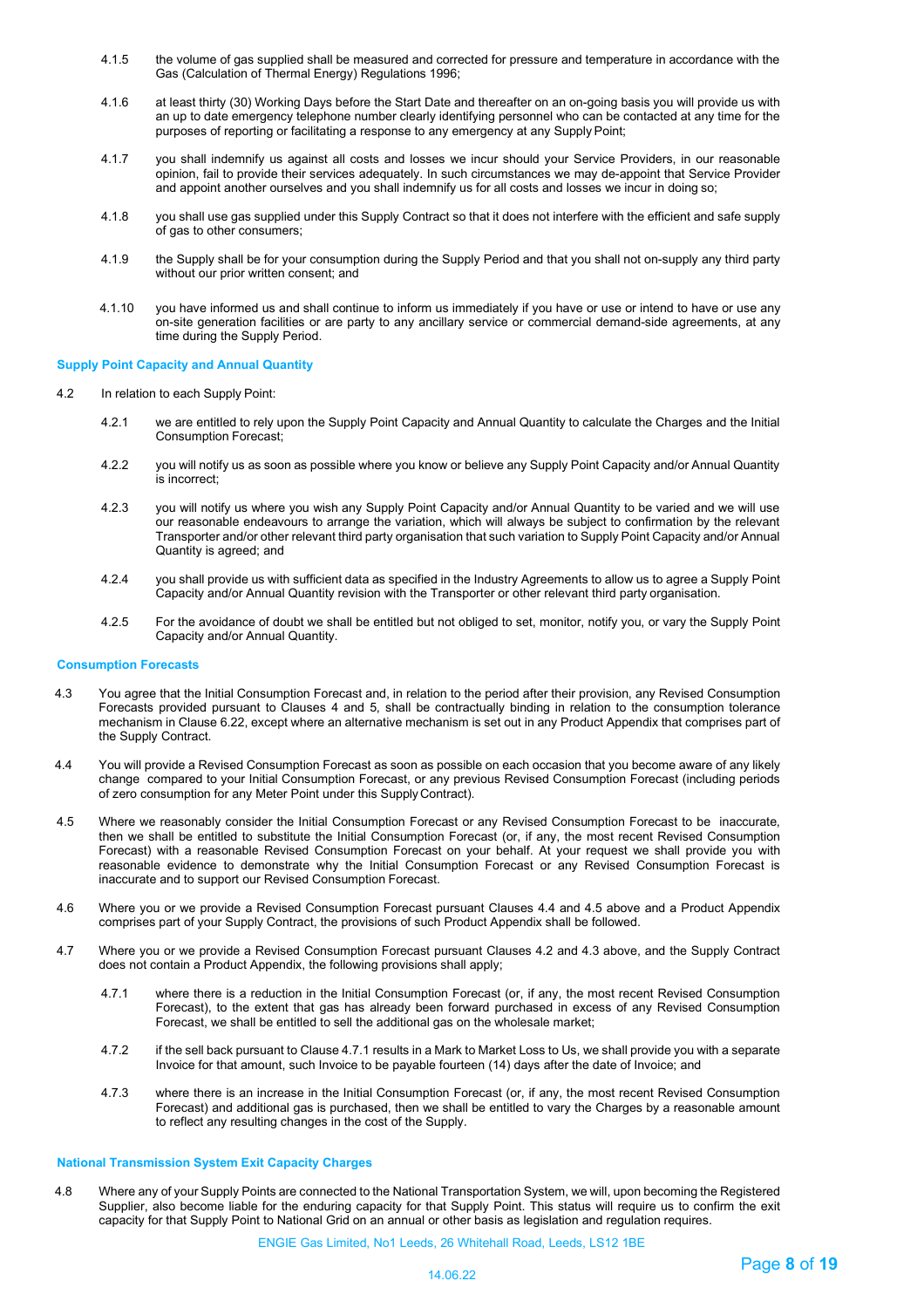- 4.9 In order to enable us to confirm the exit capacity required you will use your best endeavours to provide us with such information as we reasonably require from you. The information will be provided in good faith and you will notify us as soon as you become aware of changes, errors or omissions in the information given.
- 4.10 The Capacity Charges relating to the Supply Points connected to the National Transmission System, will be passed through to you as set out in the Quotation Document during the Supply Period. Where we remain liable for the Capacity Charges arising after or applying in respect of any period beyond the End Date of this Supply Contract and, we will invoice you for these costs on a pass through basis.
- 4.11 You acknowledge and agree that you shall be liable for and will pay the Capacity Charges payable by you in accordance with the terms of the Supply Contract both before and after termination until such time as the enduring capacity obligation has transferred to your new Registered Supplier.
- 4.12 Following termination of the Supply Contract both Parties will use their reasonable endeavours and will work together in good faith, to arrange for the transfer of the enduring capacity obligation to your new Registered Supplier.

# <span id="page-8-0"></span>**5 Supply Points**

# **New Supply Points**

- 5.1 We may, in our absolute discretion, agree in writing to your written request that Supply Points in addition to those in the Quotation Document are added to the Supply Contract.
- 5.2 The Charges for any new Supply Points that we agree to add to the Supply Contract will be as set out in an additional Quotation Document. In all other respects the terms of the Supply Contract shall apply.
- 5.3 Any Supply Points added during the Supply Period which were not included in the first Quotation Document shall be subject to a separate calculation under Clause 6.22.

### **Removal of Supply Points**

- 5.4 If you wish to remove a Supply Point, from this Supply Contract you shall:
	- 5.4.1 provide us with at least thirty (30) days' notice in writing; and
	- 5.4.2 provide us with written details of the meter reading at the date of removal (having regard to the timescales in Clause 5.4.1), valid contact details for the new or remaining lessee, lessor, owner or occupier of the SupplyPoint.
- 5.5 Notwithstanding the notice requirements in Clause 5.4 above, this Supply Contract shall remain in full force and effect with respect to all Supply Points and you shall remain liable for payment of all invoices applicable to all Supply Points, unless and until we have provided our written consent to such removal, such consent not to be unreasonably withheld or delayed.
- 5.6 Where we agree to the removal of a Supply Point from the Supply Contract:
	- 5.6.1 the Initial Consumption Forecast (or, if any, the most recent Revised Consumption Forecast) shall be substituted with a new Revised Consumption Forecast with effect from the date of the Supply Point removal and that Revised Consumption Forecast shall be effective only for the period following the date it is provided;
	- 5.6.2 to the extent that gas has already been forward purchased in excess of any Revised Consumption Forecast, we shall be entitled to sell the additional gas on the wholesale market;
	- 5.6.3 where the Supply Contract contains a Product Appendix with a sellback provision, any sellback required under clause 5.6.2 shall be dealt with and invoiced in accordance with the terms of the Product Appendix; and
	- 5.6.4 where the Supply Contract does not contain a Product Appendix and the sell back pursuant to Clause 5.6.2 results in a Mark to Market Loss, we shall provide you with a separate invoice for that amount, which invoice will be payable within fourteen (14) days of the Invoicing Date.

# **Discontinuance of Supply**

- 5.7 If you wish to discontinue consumption of gas at any Supply Point during the term of this Supply Contract whilst you continue to lease, occupy or own such Supply Point then, until such time as the relevant Meter Point(s) is/are Disconnected and the Equipment is removed you shall indemnify us in respect of:
	- 5.7.1 all on-going Transportation Costs, Metering Costs, Meter Reading Costs and other ancillary costs associated with such Supply Point, including, those accruing to the Supply Point after Disconnection or Isolation;
	- 5.7.2 all Isolation and Disconnection costs; and
	- 5.7.3 all meter removal costs.
- 5.8 Where you discontinue the consumption of gas at any Supply Point, we shall be entitled to sell any gas forward purchased by us for delivery to that Supply Point on the wholesale market.
- 5.9 Where the Supply Contract contains a Product Appendix with a sellback provision, any sellback required under Clause 5.8 shall, where your Product Appendix permits, be dealt with and invoiced in accordance with the terms of the ProductAppendix.
- 5.10 Where the Supply Contract does not contain a Product Appendix and the sell back pursuant to Clause 5.8 results in a Mark to Market Loss, we shall provide you with a separate invoice for that amount, which invoice will be payable fourteen (14) days after the date of invoice.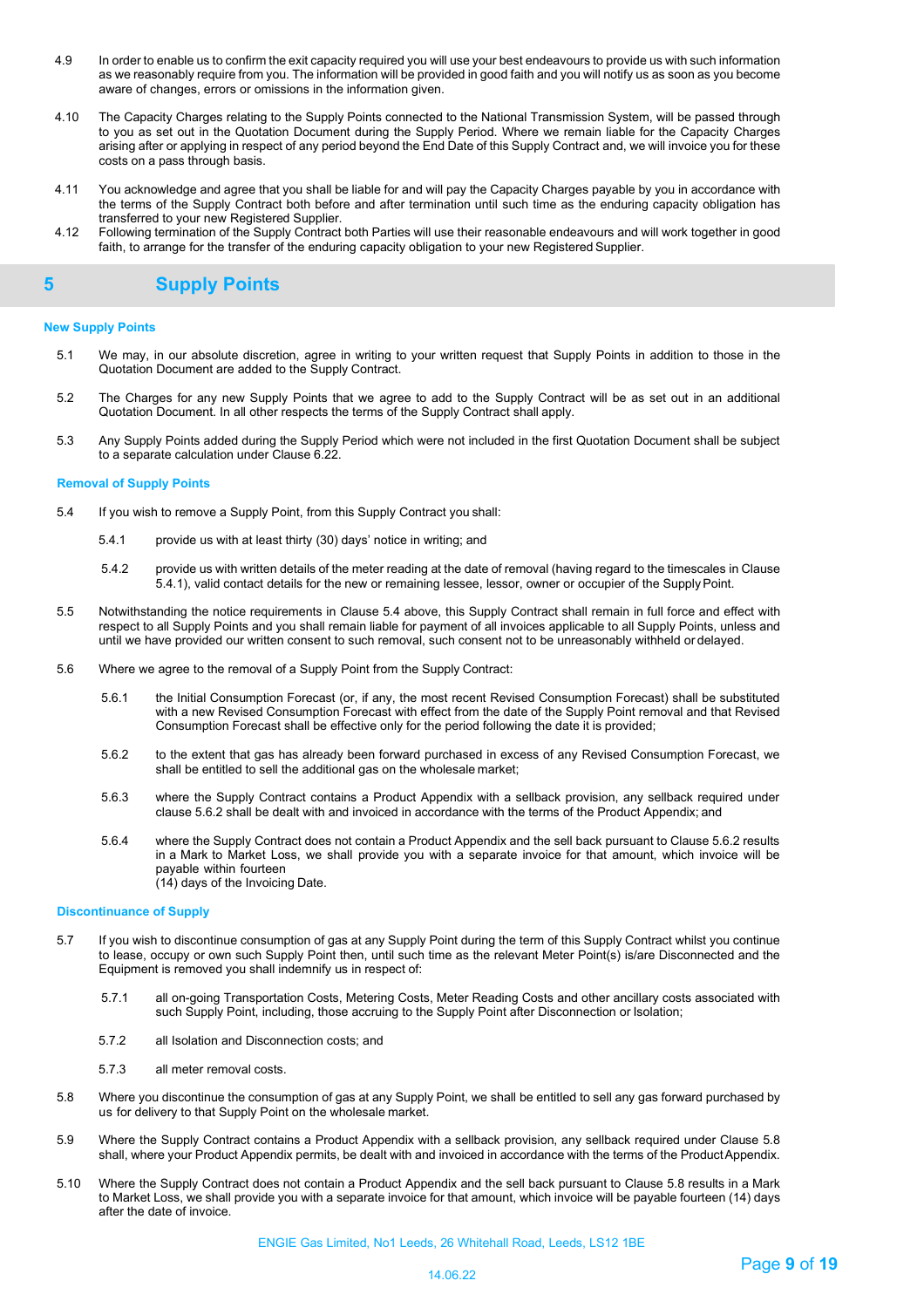- 5.11 You shall not be entitled to remove a Supply Point from this Supply Contract where such Supply Point is the only remaining Supply Point under this Supply Contract.
- 5.12 If gas is not used at any Supply Point for a consecutive period in excess of six (6) calendar months we may, at our sole discretion, arrange for the Disconnection or Isolation and/or removal of the Equipment at that Supply Point and you shall indemnify us for a reasonable administration fee and all costs incurred by such Disconnection or Isolation and/or removal.
- 5.13 Where any Supply Point is removed pursuant to this Clause 5 the provisions of the Quotation Document shall, to the extent agreed to by us, be amended or be deemed to be amended as appropriate to take account of such sale, disposal or termination of the use of the Supply Point.

### **Moving Location**

- 5.14 If you are moving from the property serviced by the Supply Points, please provide accurate readings to us at least two (2) Working Days before the day you move. Please note that you shall continue to be liable for Charges payable under this Supply Contract until responsibility for them is assumed by a new owner or occupier of the said property (whose details you should provide to us), or Supply is permanently Disconnected by us or the DNO. Furthermore, if we have reasonable grounds for believing that you are seeking to effect a change of tenancy/occupancy to a Related Entity, we may at our sole discretion not bring the Supply Contract to an end, in which case we will write to advise you.
- 5.15 Please provide us with a final Meter Point reading on or around the day that you move out in accordance with clause 5.14.

### **Domestic Sites**

- 5.16 You acknowledge and accept that;
	- 5.16.1 we will not accept the addition of a Domestic Site to the Supply Contract under Clause 5.1; and
	- 5.16.2 we will not accept the removal of a Supply Point from the Supply Contract under Clause 5.4 if the site would thereafter be for domestic use and/or if the new owner, occupier or lessee would fall within the definition of a Domestic Site; and
	- 5.16.3 we will not accept any change to the use and/or ownership of any Supply Point included in the Supply Contract to a Domestic Site; and
	- 5.16.4 in the case of Clauses 5.16.2 and 5.16.3, you will remain liable for the Charges and all and any other costs associated with that Supply Point as if it were and remained in your commercial and/or industrial use andownership.

#### **Micro-Business Consumer**

- 5.17 We have taken reasonable steps to identify whether your business is a Micro-Business Consumer on the Signature Date, based on the information you have provided to us.
- 5.18 If during the Supply Period, your business changes such that you become a Micro-Business Consumer or you hold any information which we may deem relevant for the purposes of determining whether you are a Micro-Business Consumer, you shall notify us immediately.

# <span id="page-9-0"></span>**6 Charges and Payment**

- 6.1 In consideration of the Supply in accordance with this Supply Contract you shall pay us all Charges detailed in the Invoices without set off, deduction or counterclaim using the Payment Method and by the Payment Date. For the avoidance of doubt, where it is necessary to credit and reissue an Invoice for any reason, the payment term attributable to the original Invoice shall be applied to the re-issued Invoice, which could mean, in practice, a requirement for immediate settlement by you.
- 6.2 We may at any time without notice to you, set off any of your liabilities (i) to any of our Associated Companies against any liability of us to you, whether either liability is present or future, liquidated or unliquidated and whether or not either liability exists under this Supply Contract, or (ii) Us in relation to any outstanding sum due by You pursuant to the terms of this Supply Contract against any overpayment received from You either under this Supply Contract, or another contract between You and Us or You and an Associated Company. Any exercise by us of our rights under this Clause 6.2 shall not limit or affect any other rights or remedies available to us under this Supply Contract or otherwise.
- 6.3 We shall be entitled to charge you an administration fee in respect of each Invoice if payment is not made by the Payment Method, including for the avoidance of doubt, where you make payment by credit card.
- 6.4 We shall use our reasonable endeavours to send you a Consumption Invoice by the Invoicing Date. In the event that a Consumption Invoice is not posted to you or sent to you by other customary means by the Invoicing Date, the Payment Date will be extended by the number of days such Invoice is posted or sent late. Any queries regarding your Invoice should be raised within 14 days of the date of such Invoice.
- 6.5 We may (both before and after judgment) charge you interest at 4% above the Bank of England's base lending rate from time to time, compounded daily, on any overdue amount. In addition, we shall be entitled to charge you administration fees and<br>costs we incur in pursuing you in relation to overdue sums. Furthermore, where we initiate Disconnec on your part, we shall be entitled to charge you our reasonable costs incurred in connection therewith, and in the event of<br>continued non-payment we may apply our Default Contract Rate as published on the Website, for the
- 6.6 Where you have paid three (3) or more Invoices late during the Supply Period then we shall be entitled to Invoice you in<br>advance for the last month of consumption of the Supply Period based on our estimate of consumpti shall be entitled to terminate with immediate effect any extended payment terms agreed with you by Side Letter or otherwise, by serving written notice on you,
- 6.7 We reserve the right to charge you an administration fee for each copy invoice you request.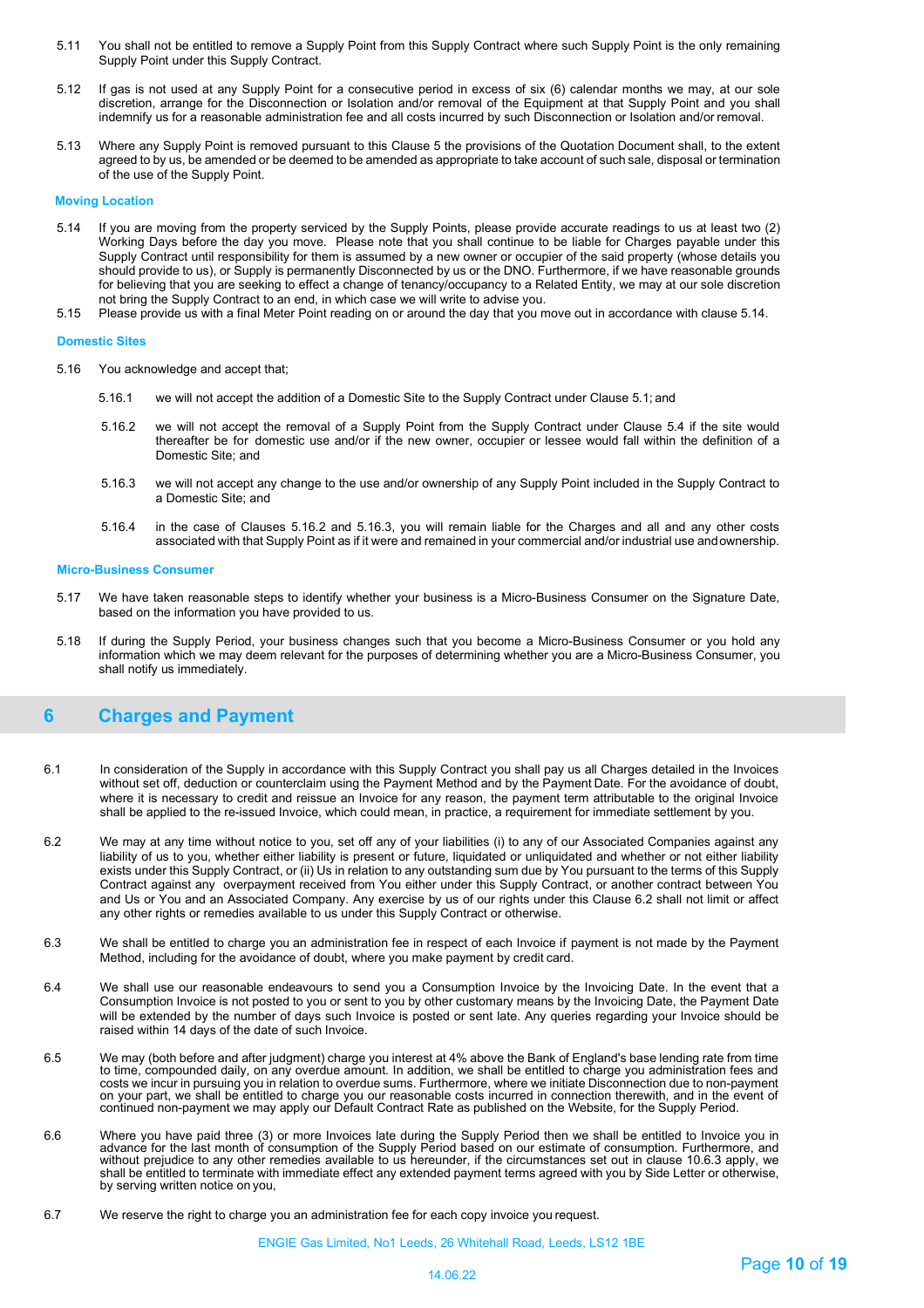- 6.8 Should you wish a purchase order number to be added to an Invoice, you must notify us by email to the email address detailed in Clause 11.10 no later than thirty (30) days ahead of the Invoice Date, failing which no purchase order number will be added to that Invoice. We shall be entitled to charge you an administration fee for the addition of a purchase order number to an Invoice.
- 6.9 If any overdue amount is the subject of a bona fide dispute, then you shall still pay any undisputed portion of an Invoice by the Payment Date.
- 6.10 We will use reasonable endeavours to invoice you for your consumption using validated Consumption Data. However, where we receive non-validated, incomplete or, in our reasonable opinion, inaccurate Consumption Data we will be entitled to charge you on the basis of our estimate of consumption. We will be entitled but not obliged to issue Reconciliation Invoices at any time after receipt of validated Consumption Data, whether during or after the end of the Supply Period. For the avoidance of doubt, this Clause 6.10 survives termination of the Supply Contract.
- 6.11 If at any time during or after the Supply Period, one or more elements of the Charges are found to have been incorrectly calculated or wrongly omitted or included in any invoice, then we shall be entitled but not obliged to issue a Reconciliation Invoice in respect of the same. For the avoidance of doubt, this Clause 6.11 survives termination of the Supply Contract.
- 6.12 In addition to the provisions of Clause 6.11, we are entitled but not obliged to issue Reconciliation Invoices during or after the Supply Period in respect of any or all elements of the Charges which are set out as "Pass-Through" in the Quotation Document. For Supply Periods greater than twelve (12) months, we will usually issue Reconciliation Invoices annually but may do so more or less frequently.
- 6.13 You are entitled to request a Reconciliation Invoice of the Charges, or any element of them, provided that:
	- 6.13.1 there have been no previous Reconciliation Invoices issued in respect of that element of the Charges for the period in question within the last (12) months; and
	- 6.13.2 such request is received within twelve (12) months of (a) the Termination Date; or (b) the date of the last Invoice; or (c) our receipt of fully validated Consumption Data, whichever is the later.

For the avoidance of doubt, this Clause 6.13 survives termination of the Supply Contract.

- 6.14 We shall be entitled to vary any component of the Charges by a reasonable and proportionate amount at any time during the Supply Period, so as to minimise the amount of any Reconciliation Invoices. At your request we shall provide reasonable evidence to demonstrate why the Charges have been varied and to support our substitute Charges.
- 6.15 If over the whole of the Supply Period, the total invoiced consumption is outside the Consumption Threshold, we may recover additional Transportation Costs and/or Metering Costs incurred even if Transportation Costs and/or Metering Costs are "included in the Unit Rate" or "Fixed" in the Quotation Document.
- 6.16 If you have opted for a flexible commodity purchasing supply arrangement, the Commodity Charges will be calculated in accordance with the terms of your Product Appendix.
- 6.17 Prior to the Start Date, you must inform us of your classification in respect of the Climate Change Levy, specifically if any exemptions apply. If you do not, we will apply the Climate Change Levy in full. If your classification in respect of the Climate Change Levy changes, you must notify us in writing within 30 days of becoming aware of such change failing which, we will apply the Climate Change Levy in full.
- 6.18 Where Meter Rental is specified as "Pass-Through" in the Quotation Document, and where no direct contracts exist between you and a meter service provider, it will be charged at the prevailing weighted average rate incurred by us, or as otherwise determined as attributable to you by us, acting reasonably. In addition to the Metering Rental you shall be liable to pay any costs incurred by us where any Equipment not in situ at the Signature Date is fitted at a Supply Point, including but not limited to installation and rental charges.
- 6.19 Transportation Costs are still payable by you for any Meter Points which remain connected even if they are not consuming gas and regardless of whether the relevant costs are referred to as "included in the Unit Rate", "Fixed" or "Pass-Through" in the Quotation Document. Metering Costs and Meter Reading Costs are still payable by you for any meters which remain on site, even if they are not connected and regardless of whether the relevant costs are referred to as "included in the Unit Rate", "Fixed" or "Pass-Through" in the Quotation Document.
- 6.20 We shall be entitled to recover from you and you shall indemnify us in respect of a proportionate amount of any additional costs, charges, expenses or liabilities **("Costs")** which are incurred by us in supplying the gas or are levied against us including, but not limited to, where such Costs arise in the following circumstances:
	- 6.20.1 from the imposition, or variation in the rate, of any energy-related tax, levy or duty;
	- 6.20.2 as a direct or indirect result of; (a) any imposition, revision, variation, amendment or change in interpretation, of any statute, statutory instrument, regulation, law, directive **("Legislation")** or the Industry Agreements; (b) any new Legislation or new Industry Agreements; or (c) any decision, direction, guidance order or interpretation of Legislation or the Industry Agreements by the Authority or any other relevant regulatory body;
	- 6.20.3 as a result of us fulfilling our or your obligations or, your failure to comply with your obligations, under any of the Industry Agreements in relation to safety issues or investigations in connection with any of the SupplyPoints;
	- 6.20.4 any Supply Point being (or becoming known to be) reclassified or re-designated as daily metered;
	- 6.20.5 where any supply point ratchet charges arise from the Supply Point Capacity being exceeded or exit capacity overrun charges arise, which shall be payable monthly in arrears by you upon us notifying you of those charges arising;
	- ENGIE Gas Limited, No1 Leeds, 26 Whitehall Road, Leeds, LS12 1BE 6.20.6 where the demand pattern of an NDM Supply Point is inconsistent with the End User Category assigned by the Transporter such that the Transporter assigns a different End User Category;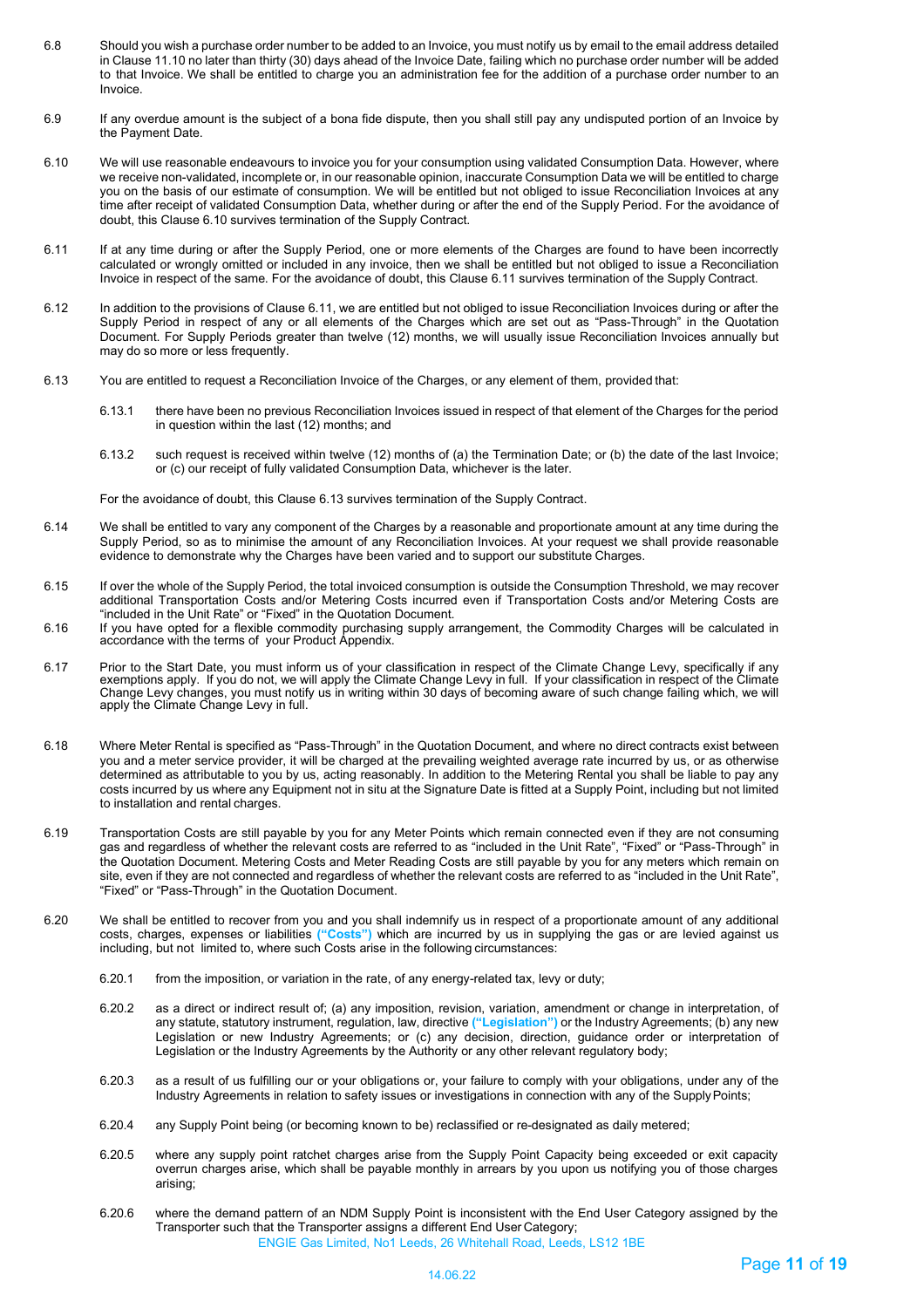- 6.20.7 where our costs increase due to changes to the method for apportioning the NDM error across different categories of consumer;
- 6.20.8 as a result of inaccurate metering equipment including programming, or due to default by the ServiceProvider;
- 6.20.9 where you fail to provide such data referred to in Clause 4.2.4 or the Transporter rejects the data you have provided, we reserve the right to alter the Charges to reflect any resulting increased costs;
- 6.20.10 as a result of the cost of unidentified gas being passed on to gas suppliers through the Reconciliation by Difference or other mechanism; and
- 6.20.11 where we incur charges from Service Providers in relation to removal, discontinuance or transfer of theEquipment;
- 6.20.12 where we incur costs or loss as a consequence of error or omission by any Transporter and we are not able to recover such costs or loss from the Transporter;
- 6.20.13 all costs whatsoever incurred by us pursuant to the terms of our Licence.

#### **Consumption Tolerance**

- 6.21 For the purposes of Clauses 6.22, 6.23 and 6.24 the following expressions shall have the following meanings:-
	- 6.21.1 Consolidated Consumption Forecast means the Initial Consumption Forecast as replaced by any and all Revised Consumption Forecasts pursuant to Clauses 4 and 5;
	- 6.21.2 Consumption Threshold means the minimum and maximum percentage levels applicable to the Consumption Tolerance Forecast set out in the Quotation Document;
	- 6.21.3 Consumption Tolerance Forecast means the Consolidated Consumption Forecast apportioned monthly excluding, for the avoidance of doubt, the impact of any Supply Points added or removed during the Supply Period;
	- 6.21.4 Invoiced Consumption means the volume of gas invoiced in each Invoicing Period;
	- 6.21.5 Market Price means the unweighted arithmetic average of daily System Average Prices (as defined in the Industry Agreements) during the Invoicing Period;
	- 6.21.6 Minimum Consumption Threshold and Maximum Consumption Threshold shall mean respectively the minimum and maximum volumes of gas calculated as percentages of the Consolidated Consumption Forecast in accordance with the Consumption Threshold; and Reference Price means the monthly wholesale market price that was used by us for the calculation of theCharges.
- 6.22 At the end of the Supply Period or, for contracts greater than twelve (12) months, on an annual basis, we will be entitled but not obliged to compare Invoiced Consumption against the Consumption Tolerance Forecast apportioned monthly . If over the period the total Invoiced Consumption is outside the Consumption Threshold (calculated to three (3) decimal places), we shall be entitled to recover the additional costs of Supply calculated by reference to differences in volume and price as follows for each month:
	- 6.22.1 where the monthly Invoiced Consumption is less than the apportioned monthly Minimum Consumption Threshold, the additional Costs of Supply shall be calculated as follows:-

(Invoiced Consumption – Minimum Consumption Threshold) x (Market Price – Reference Price) = the additional costs of Supply payable by you;

6.22.2 where the monthly Invoice Consumption exceeds the apportioned monthly Maximum Consumption Threshold, the additional Costs of Supply shall be calculated as follows:-

(Invoiced Consumption – Maximum Consumption Threshold) x (Market Price – Reference Price) = the additional costs of Supply payable by you.

- 6.23 You agree that the additional costs of Supply calculated with reference to the Consumption Tolerance calculation set out above is a genuine pre-estimate of the loss we are likely to suffer in circumstances where your consumption is outside of the Consumption Threshold.
- 6.24 We will be entitled, where applicable, to include a Charge on each Invoice to reflect the Unidentified Gas Cost. We shall be entitled to issue you with a Reconciliation Invoice from time to time, whether during or after the Supply Period, where the actual costs we have incurred on your behalf differ from those we have included on your Invoice over the applicable **Reconciliation Period.**

# <span id="page-11-0"></span>**7 Meters and Equipment**

# **Ownership of Equipment**

- 7.1 Unless otherwise agreed with you in writing, or provided for in the Supply Contract, we do not own and are not responsible for the installation, operation, maintenance, renewal, Isolation, Disconnection or removal of any Equipment at your Supply Points.
- 7.2 Equipment may be installed up to the Offtake Point, which shall remain the property of the Transporter or the ServiceProvider.

### **Maintenance of Equipment**

7.3 You shall pay agreed contributions towards installation, maintenance, inspection, operation and renewal of all or part of the Equipment belonging to the Transporter or Service Provider without being able to claim any rights of ownership over that Equipment.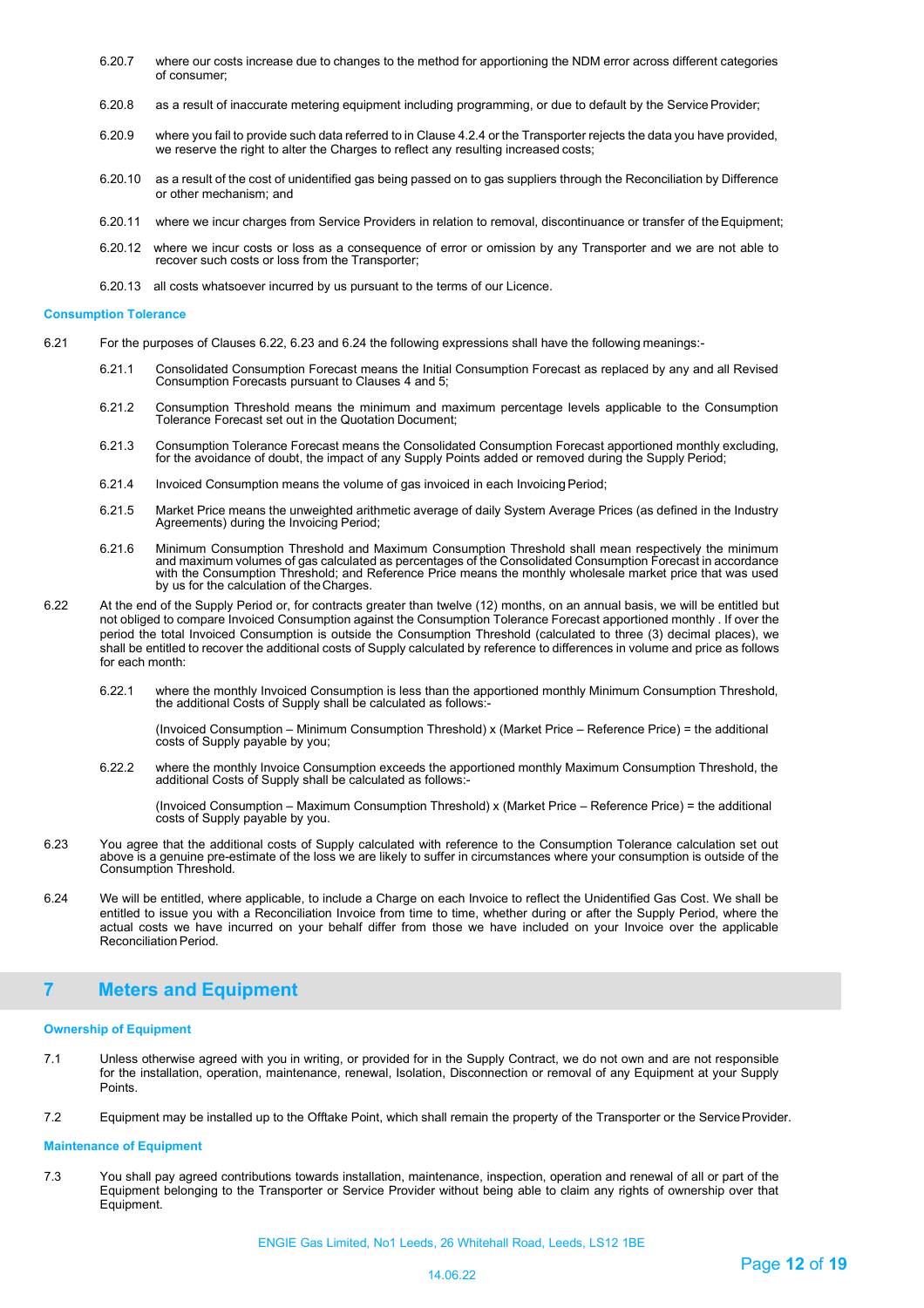- 7.4 We shall, at your cost, make any necessary arrangements with the Transporter or any relevant Service Provider for the installation, operation, maintenance, meter reading, renewal, Isolation, Disconnection or removal of the Equipment.
- 7.5 You shall ensure that all Equipment installed at the Supply Points is kept in proper order for registering the quantity of gas supplied to each Supply Point.
- 7.6 You warrant that meters installed at the Supply Points are stamped in accordance with Section 17 of the Act. You shall inform us immediately if you know, or have reason to believe, that any meters are no longer stamped.
- 7.7 We shall use our reasonable endeavours to make arrangements for the reading of your meters in accordance with the readingcycles.
- 7.8 Subject only to Clauses 4.1.1 and 4.1.2, the register of a Meter Point shall be conclusive evidence of the quantity of gas supplied through that meter.
- 7.9 You shall ensure that there is a contract between you and appropriate Service Providers for each Supply Point and where no such contract is in place then we shall be entitled to appoint an alternative Service Provider and recover from you all costs and expenses incurred by us as a result of doing so.

### **Examination and Removal of Equipment**

- 7.10 We are entitled to require that equipment be removed, repaired or replaced where we consider it to be damaged, incorrectly recording data, past its certification date or incorrect for the product structure and you shall notify us immediately where you become aware of or suspect any such circumstances.
- 7.11 If, in accordance with the relevant provisions of the Act, either Party requires a meter examiner to examine any Meter Point provided for the purposes of ascertaining the quantity of gas supplied under this Supply Contract, then where the meter is found to register inaccurately to a degree exceeding that permitted by the Act:
	- 7.11.1 the Meter Point shall be assumed to have registered inaccurately to the degrees so found since the penultimate date on which (otherwise than in connection with the examination) the Meter Point was read or some other date as determined for this purpose under the Act except in a case where it is proved to have begun to register inaccurately as described on some later date; and
	- 7.11.2 the amount of allowance to be made to, or the surcharge to be made on you as a result of the inaccurate registration shall be paid to or by you within fifteen (15) days of notification of the adjustment.
- 7.12 If a Meter Point is installed, removed for examination, maintained, inspected or renewed, any expenses we incur in removing, examining and re-installing the meter or substituting meter, shall be paid by you upon receipt of Invoice.
- 7.13 We shall give to you reasonable notice (except in the case of emergencies when notice will not be required) and you shall allow us to exercise the Access Rights without charge for the purposes of installation, maintenance, operation, meter reading, inspection or renewal of the Equipment or for the purposes of Isolating or Disconnecting the supply of gas to the Supply Point where, in our or the Transporter's reasonable opinion, it is necessary to do so for the purpose of averting danger of damage to life and/or property.

# **Service Providers**

- 7.14 You shall comply with and act in accordance with best industry practice in relation to the appointment of Service Providers and shall also comply with the RGMA (Review of Gas Meter Arrangements), including but not limited to the requirement to provide file flows and information relating to any changes of Equipment.
- 7.15 Where you wish to use a Service Provider other than those which we recommend then you shall notify us of any such preferred Service Provider(s) which you wish to use and you shall indemnify us in respect of all costs which arise from your choice of Service Provider.
- 7.16 You are responsible for maintaining the Equipment and shall ensure insofar as it is required by law that the Equipmentis;
	- 7.16.1 appropriate;
	- 7.16.2 meets all the appropriate standards; and
	- 7.16.3 is kept safe and secure, including from weather damage and third party interference.
- 7.17 We shall not be responsible for checking the suitability of Equipment. You will pay for any work deemed necessary and undertaken by us to ensure that the Equipment is appropriate and meets the appropriate standards.
- 7.18 You shall provide protection for the Transporter's Equipment against damage by weather, physical damage and third partyinterference.
- 7.19 You shall provide to the Transporter, free of charge, supplies of power, water and drainage as are required for the Transporter's Equipment.
- 7.20 Where the meter status or classification changes during the Supply Period then we shall be entitled to recover any costs which arise as a result of such changes.
- 7.21 You shall report any escape or suspected escape of gas to the Transporter's emergency service.

### **Automated Meter Reading**

7.22 In accordance with the standard conditions of our gas supply licence, all Supply Points require to be an AMR enabled Meter Point.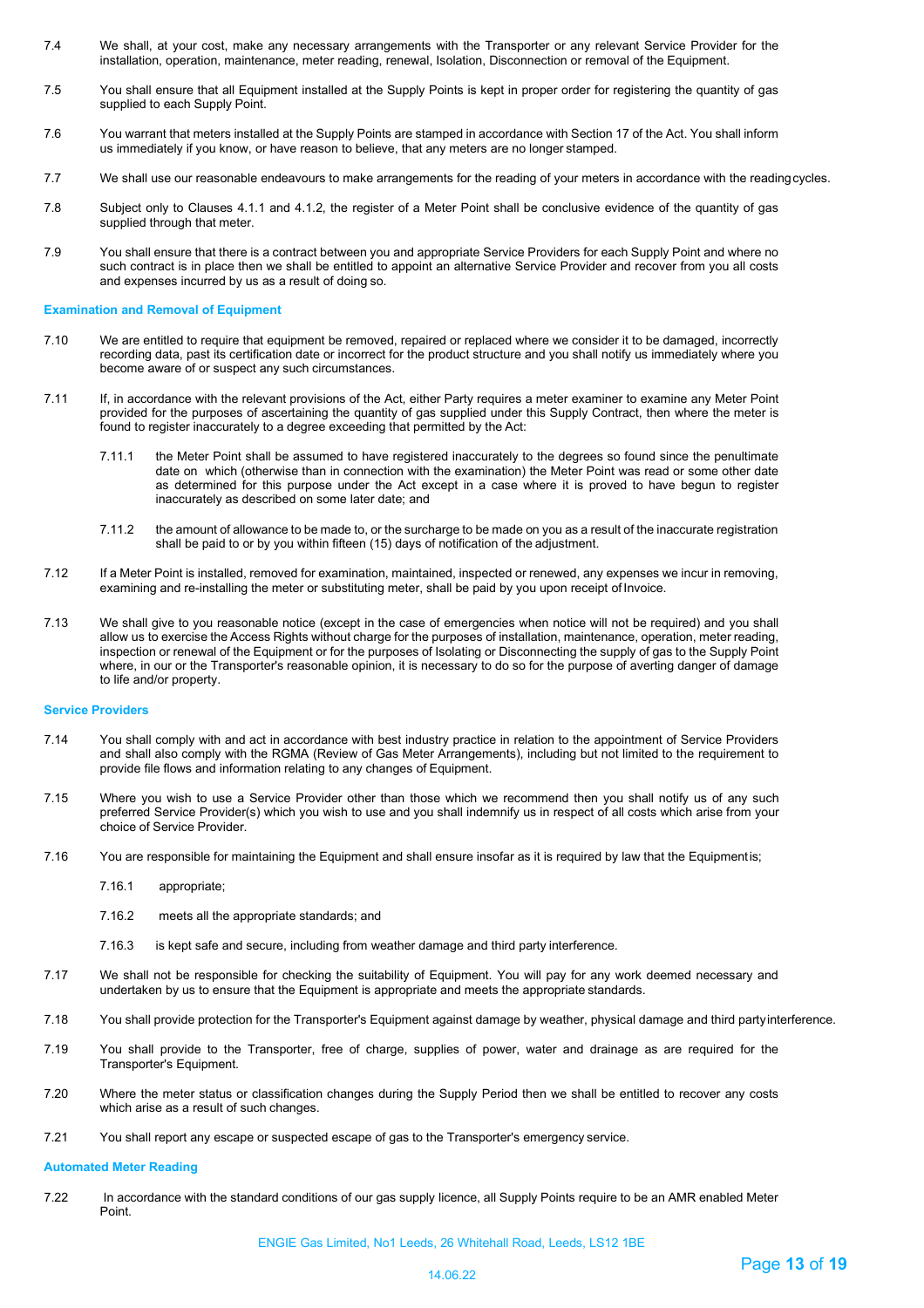- 7.23 You accept and agree that if your meters are not compliant with this legislation we will be entitled to exercise the Access Rights to your site in order to install an AMR device to your Meter Point at your cost.
- 7.24 We confirm that the AMR device installed will be compliant with the legislation and will be installed by a fully qualifiedengineer.
- 7.25 If a meter exchange is required, we will inform you and obtain your approval to carry out the work at your cost in advance.
- 7.26 Any costs associated with the installation of the AMR device and/or meter exchange will be subject to your prior agreement, such agreement not to be unreasonably withheld or delayed.
- 7.27 Where available, we may, at our discretion, use Consumption Data collected via any AMR system installed at any of your Meter Points for the purposes of calculating the Charges.

### **SMART Meters**

- 7.28 We shall have the right to remove meters and replace them with a Smart Meter. Any charges (including the expenses we incur in removing and re-installing the equipment, and, if applicable boosting the communications signal required for effective operation), shall be paid by you upon receipt of invoice, We (and relevant Service Providers) shall be entitled to exercise Access Rights without charge for the purpose of removal and installation of a Smart Meter.
- 7.29 You shall be responsible for any costs of maintaining the Smart Meter and shall not damage or interfere with the Smart Meter, including blocking or interfering with the communication signal to and from the Smart Meter. All costs passed on from the DNO and TNO and any termination costs, shall be paid by you upon receipt of invoice.
- 7.30 If we intend to install a Smart Meter to measure the Supply and you wish to refuse such installation, you must tell us in writing. You can do this by contacting our customer services by e-mail at **customer.service@energysupply.engie.co.uk** or by writing a letter to our customer services team or your designated account manager, if applicable.

# <span id="page-13-0"></span>**8 Liability**

- 8.1 Subject to the terms of Clause 8.3, the liability of either Party to the other in connection with this Supply Contract shall not exceed £1,000,000 (one million pounds) per incident or series of related incidents.
- 8.2 Subject to the terms of Clause 8.3, and unless otherwise expressly provided for elsewhere in the Supply Contract, neither Party will be liable to the other for:
	- 8.2.1 Economic Loss;
	- 8.2.2 any indirect or consequential loss;
	- 8.2.3 loss resulting from the liability of either Party to any other person; or
	- 8.2.4 any action, inaction or default by the Transporter or a Service Provider.
- 8.3 Nothing in this Supply Contract shall exclude or limit the liability of either Party to the other for:
	- 8.3.1 death or personal injury resulting from negligence;
	- 8.3.2 any obligation owed by either Party under the Act to the extent only that the Act expressly prevents any limitation of liability for failure to perform that obligation;
	- 8.3.3 any obligation to pay monies due under this Supply Contract or under any liability arising from any indemnity contained in this Supply Contract including for the avoidance of doubt and without limitation, any Mark to Market Loss or Mark to Market Gain; or
	- 8.3.4 its fraud, or fraudulent misrepresentation, misstatement, act or omission.
- <span id="page-13-1"></span>8.4 You acknowledge and agree that, where applicable to any elements of the Charges, the prevailing time limits in the relevant Industry Agreements shall apply to any claim you make from us and any consequential liability on our part to you in respect of any reconciliations for industry or other charges previously levied by us on you and whether as a charge (pass through or otherwise), a reconciliation or a refund in respect of any charges from the Transporter or other body. Subject to Clause 8.3, nothing in this Clause 8 shall operate to restrict this position.
- 8.5 We shall pay to you any monies we receive from the Transporter which are specifically paid to us by the Transporter for the purpose of refunding you pursuant to the terms of the Industry Agreements.
- 8.6 Where any of the Industry Agreements require the Transporter and/or us to do anything, which may affect the Supply to the Supply Points, neither we nor the Transporter shall have any liability for any loss or damage suffered by you for complying with that requirement.

# **9 Force Majeure**

- 9.1 Neither Party shall be liable to the other for delays or failures to fulfil all or a material part of its obligations under this Supply<br>Contract if they are directly due to Force Majeure and provided that a Party seeki occurred shall notify the other Party within twenty four (24) hours of the Force Majeure occurring such notification to include<br>its nature, expected duration, the measures they are taking to remedy and/or mitigate the effe or is likely tocease.
- 9.2 Force Majeure shall not relieve any Party from its obligations to indemnify or make payment under this Supply Contract.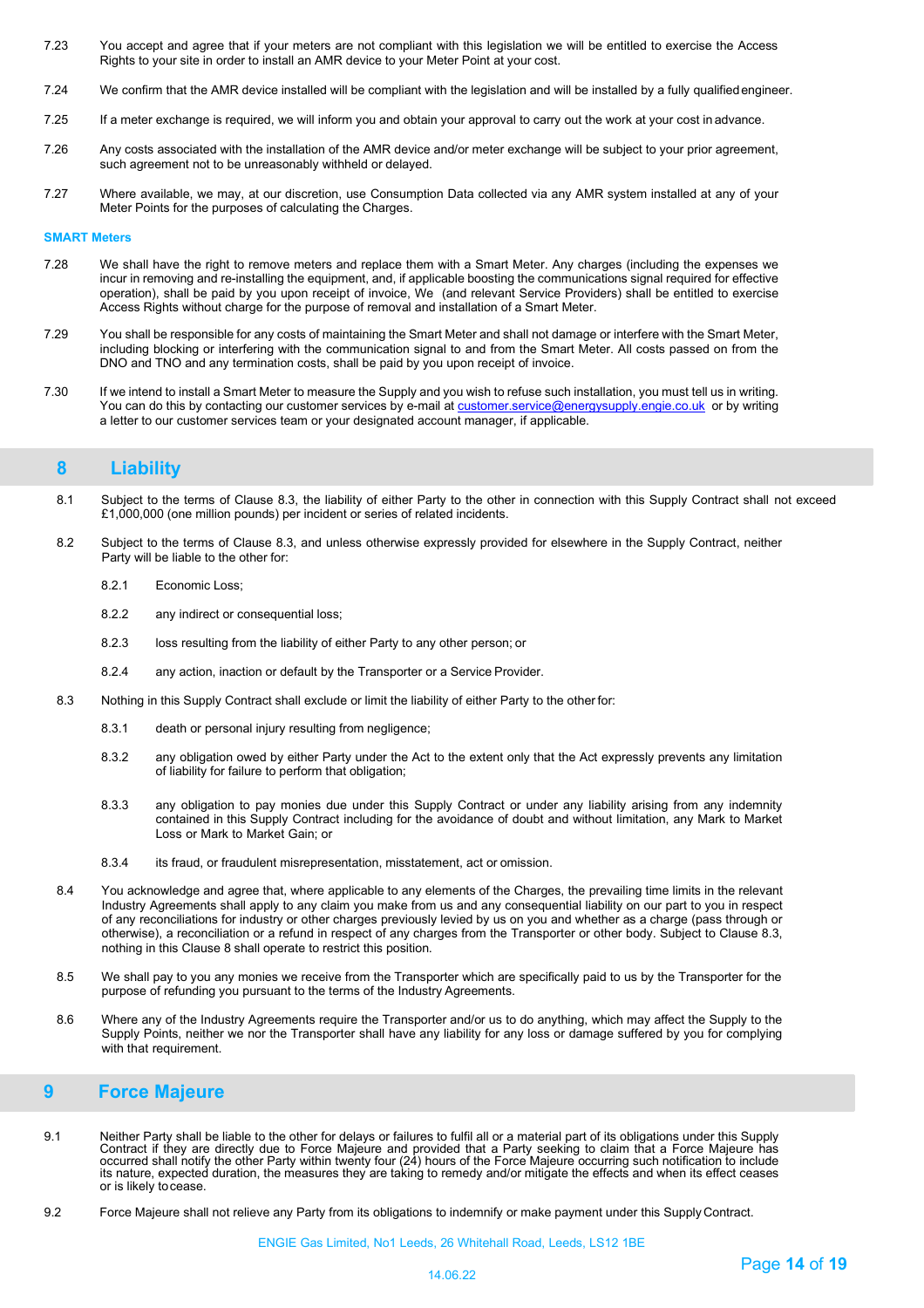- 9.3 During the continuance of a Force Majeure:
	- 9.3.1 you may obtain temporary supplies of gas from an alternative source or supplier; and
	- 9.3.2 we shall not charge you for the Commodity Charges in respect of that period; and
	- 9.3.3 we shall be entitled to recover all costs from you which are levied on us by a third party in relation to your Supply,<br>including for the avoidance of doubt Transportation Costs, Meter Reading Costs and Metering Cos respect of thatperiod.
- 9.4 Where an event of Force Majeure subsists for a period exceeding thirty (30) days then either Party shall have the right to terminate the Supply Contract immediately on the provision of written notice to the other.
- 9.5 Upon termination in accordance with Clause 9.4 we shall be entitled to sell back any undelivered gas and invoice or credit you respectively for any Mark to Market Loss or Mark to Market Gain arising.
- 9.6 The Mark to Market Loss or Mark to Market Gain shall be included in the final Invoice and paid by the paying Party to the other within fourteen (14) days of the trading position being settled in the market for the relevant period.
- 9.7 The Party claiming to be affected by Force Majeure shall take all reasonable measures to mitigate and/or remedy the effects of the Force Majeure as soon as possible

# <span id="page-14-0"></span>**10 Suspension, Termination and Breach**

### **Suspension**

- 10.1 Notwithstanding any provision of this Supply Contract, for the duration of a Pipeline System Emergency we shall be entitled, at the request of the Transporter or any person authorised under Section 7A(2) of the Act to make arrangements for the conveyance of gas to the Supply Points, to discontinue the supply of gas to any Supply Point.
- 10.2 Notwithstanding any other provision of this Supply Contract, if we are given a direction under Section 2(b)(i) of the Energy Act 1976 prohibiting or restricting the supply of gas, then, for the purposes of or in connection with the direction, we may<br>discontinue or restrict the supply of gas to the Supply Points and you shall comply with such di
- 10.3 You shall comply with any directions made by us or the Transporter for the purposes of:
	- 10.3.1 averting or reducing danger to life or property; or
	- 10.3.2 securing against or reducing any risk to the safety of the Transportation System.
- 10.4 You shall notify us of the content of any directions received from the Transporter requiring you to reduce or cease gas consumption.
- 10.5 Where you fail to comply with Clauses 10.3 and 10.4 you shall indemnify us in respect of all costs, losses or expenses incurred by us as a result of such breach.
- 10.6 We shall not be liable to you for any loss or damage arising from:
	- 10.6.1 any Isolation, Disconnection, discontinuance or restriction of supply by (a) us acting in accordance with Clauses 10.1 to 10.4 inclusive, unless this action is unlawful; or (b) by the Transporter; or
	- 10.6.2 any action taken by you in consequence of any direction given or request made by us or the Transporter, in any of the circumstances contemplated in Clauses 10.1 to 10.4 inclusive.

#### **Your right to terminate for our breach**

- 10.7 You may terminate this Supply Contract upon written notice to us where:
	- we are in material breach of any of our obligations under this Supply Contract, and such breach has a material<br>adverse impact on your business and within fourteen (14) days following receipt of written notice from you of s breach we have not remedied the breach; or
	- 10.7.2 we become Insolvent (as such term is defined in Section 123 of the Insolvency Act 1986) or a receiver, administrator, administrative receiver or liquidator is, or applies to be, appointed over any of our assets or we enter into any arrangement with our creditors.

Following termination under this clause 10.7, we will sell all forward purchased gas on the wholesale market and invoice or credit you respectively for any Mark to Market Loss or Mark to Market Gain arising as a result of such sell back. Such Mark<br>to Market Loss or Mark to Market Gain shall be included in a final Invoice and paid by the paying fourteen (14) days of the trading position being settled in the market.

#### **Our right to terminate for your breach**

- 10.8 You shall be in breach of this Supply Contract and we shall be entitled to all or any combination of the remedies set out in Clause 10.9, at our absolute discretion, in the following circumstances:
	- 10.8.1 Notwithstanding the specific circumstances set out below, if you are in repeated or material breach of any of your<br>obligations under this Supply Contract (which shall include non-payment of a material sum of money) fourteen (14) days of being given notice in writing from us of such breach you have not remedied the breach;
	- 10.8.2 you default in paying amounts due to us by the Payment Date three (3) times in any twelve (12) monthperiod;
	- 10.8.3 if the credit insurance policy, Security Deposit, or other form of credit support obtained on or before the Start Date, or put in place during the Supply Period is withdrawn, reduced, amended, shortened, the terms are breached, or conditions which are unacceptable to us are applied, or if the credit standing, rating or scoring given to you by our credit insurer or such other credit reference agency we use from time to time to assess your creditworthiness is<br>withdrawn, reduced, shortened or falls below a level which is acceptable to us or if there is any change in y ownership (whether direct or indirect) from that at the Signature Date which we consider, in our sole discretion, adversely affects your creditworthiness or standing;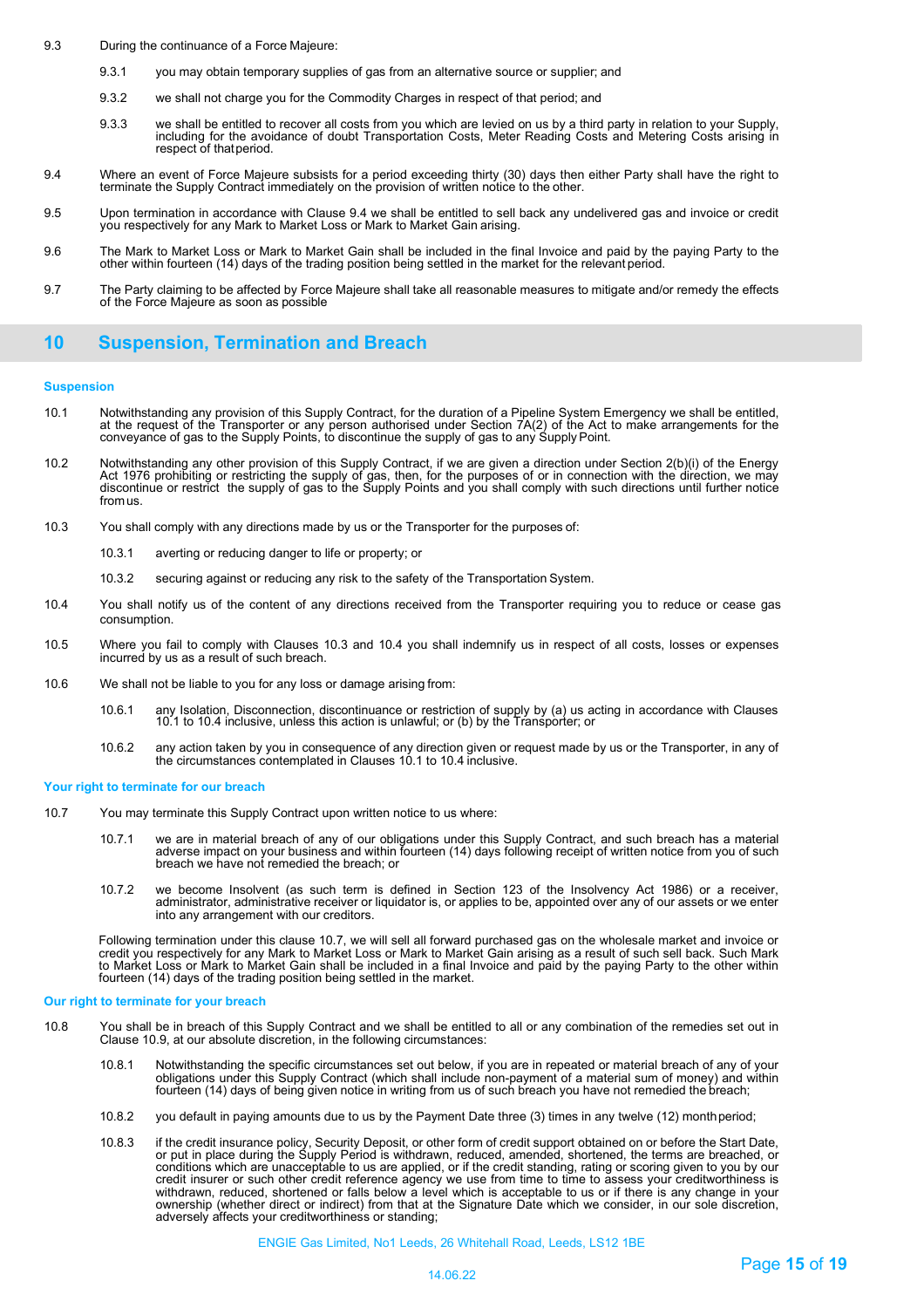- 10.8.4 if we have been unable to register any Supply Point within forty (40) Working Days of the Start Date caused by you providing incorrect data;
- 10.8.5 you become unable to pay your debts (as such term is defined in Section 123 of the Insolvency Act 1986) or a receiver, administrator, administrative receiver or liquidator is, or applies to be, appointed over any of your assets or you enter into any arrangement with your creditors, or where any such appointment or arrangement terminates or ceases;
- 10.8.6 you unlawfully interfere with any Equipment or Meter Point; or
- 10.8.7 the Transporter is entitled to and/or has already acted pursuant to powers under the Act to discontinue the transportation of gas to you at any of the Supply Points.

### **Consequences of Breach**

- 10.9 Where you are in breach of the Supply Contract in accordance with any of the provisions of Clause 10.8 then we shall be entitled to all or any combination of the following remedies:
	- 10.9.1 terminate this Supply Contract for all or the affected Supply Points under the Supply Contract immediately on written notice to you;
	- 10.9.2 arrange for the Supply Points (or any one or combination of the Supply Points) to be Isolated, Disconnected and removed (and we shall be entitled to exercise Access Rights in doing so) and while any breach persists we shall<br>be entitled to Isolated and/or Disconnect Supply Points on more than one occasion, together with being entitle recover from you the costs incurred in such Disconnections;
	- 10.9.3 sell any gas forward purchased for delivery to any or all of the Supply Points after the date of the breach on the wholesale market;
	- 10.9.4 recover from you and be indemnified by you for all costs and losses incurred as a result of such breach including any Mark to Market Loss;
	- 10.9.5 invoke the take or compensate mechanism set out in Clause 6.21 but on a monthly basis, so that such calculation is not over the whole of the Supply Period or each annual period but is instead on the basis of monthly Invoiced Consumption outside the Consumption Threshold for both the period of the Supply Contract prior to the breach and thereafter on an on-going monthly basis;
	- 10.9.6 vary the Product Appendix so as to mitigate our risk, including but not limited to by, restricting your right to purchase forward until such time as any breach is remedied;
	- 10.9.7 increase our Charges by a reasonable and proportionate amount (which may include placing you on our Default Contract Rates) to reflect any increased risk and/or unavoidable costs to us;
	- 10.9.8 invoice you on a weekly basis and the Invoicing Date shall automatically become the weekly anniversary of the<br>date on which we issue a first invoice to you and the Payment Date shall be automatically amended to the seven (7) days after the Invoicing Date;
	- 10.9.9 invoice you in advance of your consumption, such invoice to be based on our estimate of your gas consumption over a full month in advance of the start of the applicable consumption period to which that invoice relates. For the avoidance of doubt, we will then have the right to reconcile that invoice to your actual consumption of gas following that consumption period; and
	- 10.9.10 request a Security Deposit to be provided within ten (10) Working Days of such a request.
- 10.10 Where you fail to comply with Clause 4.1.10 you shall indemnify us in respect of all costs, losses or expenses incurred by us as a result of such breach.
- 10.11 The termination of this Supply Contract and/or the termination of the Supply to any Supply Point shall not affect any rights or obligations which may have accrued to either Party or the Transporter prior to the Termi

### Removal of Authority to Supply

- 10.12 In the following circumstances;
	- 10.12.1 any authorisation or consent granted pursuant to the provisions of the Act or the Industry Agreements terminates<br>or is withdrawn or is amended in a manner that materially affects our ability to perform our obligati
	- 10.12.2 any relevant Licence, permission or consent, which permits us to supply you with gas, terminates or is revoked;
- 10.13 we shall be entitled at our discretion to:
	- 10.13.1 amend this Supply Contract to the extent possible and/or necessary to accommodate the change; or
	- 10.13.2 terminate the Supply Contract.
- 10.14 Following termination in the circumstances set out in Clauses 10.12 and 10.13;
	- 10.14.1 you shall use all reasonable endeavours to transfer your supply to an alternative Registered Supplier as soon as practicable; and
	- 10.14.2 we will be entitled to sell all forward purchased gas on the wholesale market and invoice or credit you respectively for any Mark to Market Loss or Mark to Market Gain arising as a result of such sell back.
	- 10.14.3 The Mark to Market Loss or Gain detailed in Clause 10.14.2 shall be included in the final Invoice and paid by the paying Party to the other within fourteen (14) days of the trading position being settled in the market.

# **Resumption of Supply**

10.15 Where a Supply Point has been Isolated or Disconnected, we will resume any Supply provided you pay us in advance for (i) all reconnection charges; or (ii) and any other costs which we notify you will be reasonably incurred by us and all other conditions are met and (iii) outstanding sums are paid in full.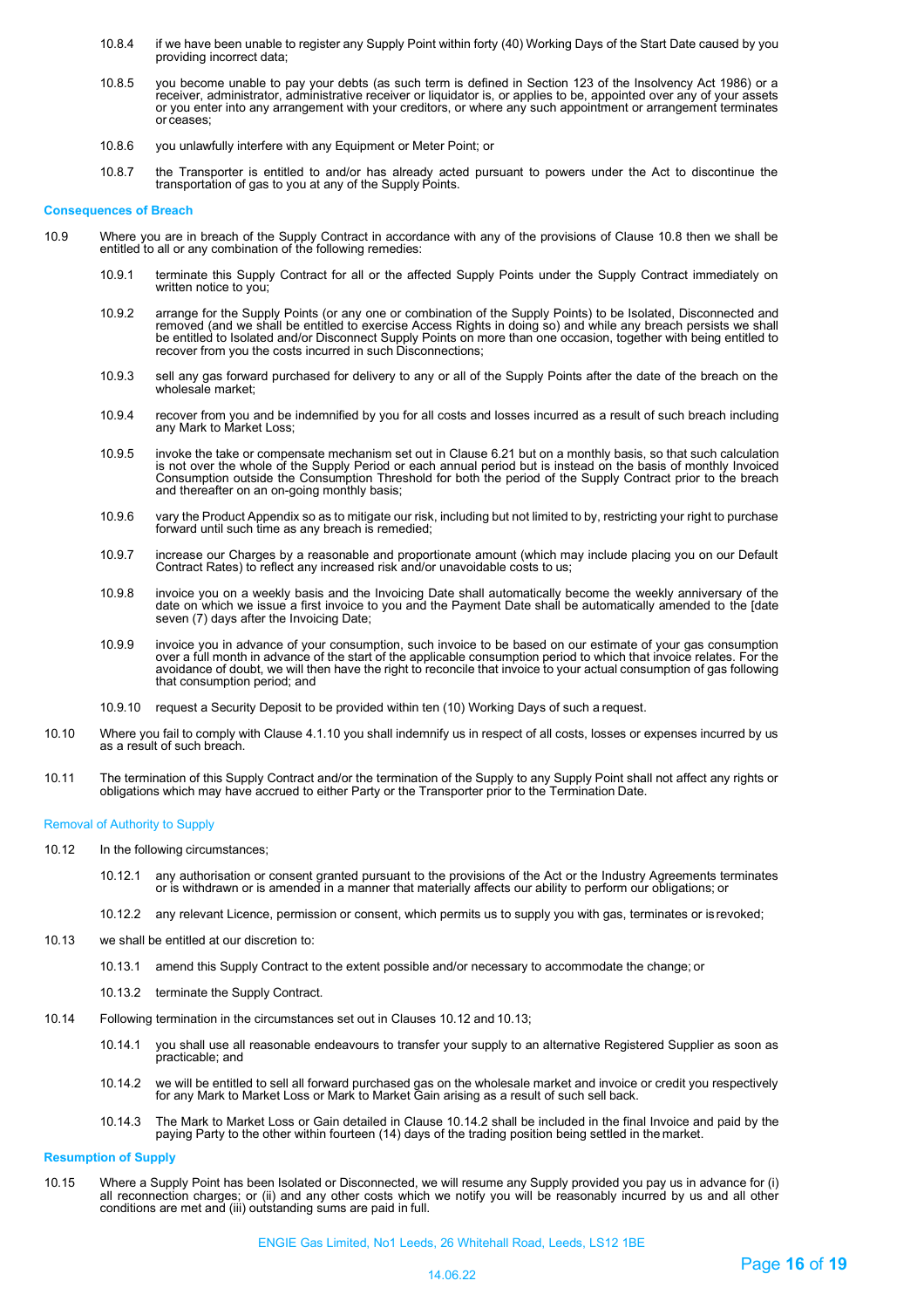# <span id="page-16-0"></span>**11 General Terms**

- 11.1 We may keep a record of e-mails and any messages you or we send and record telephoneconversations.
- 11.2 The Parties shall not, at any time during or after the Supply Period, divulge to any person other than any of its or their respective (i) advisers, officers or employees who require the same to enable them to properly carry out their duties, and/or (ii) banks, funders or professional representatives, any of the contents of this Supply Contract or any other confidential information, trade secrets or information whose disclosure is likely to adversely affect a Party's commercial or economic interests, without the written consent of the other Party other than to the extent:
	- 11.2.1 required by law except where disclosure is in response to a request for information made to you under either the Freedom of Information Act 2000 (FOI) or the Environmental Information Regulations 2004 (EIR) (an "information request"); or
	- 11.2.2 it is already in the public domain other than by reason of a breach of contract.

Notwithstanding the foregoing, where you appointed a broker to represent you pursuant to entering into this Supply Contract, you consent to us notifying such broker where (i) you are in default hereunder, (ii) we receive a request from you, or a party purporting to represent you, that there will be or has been a change of tenancy/occupancy, or (iii) the Supply Contract terminates (howsoever determined). Furthermore, if you elected to register such broker to use our customer portal, You shall be liable for all acts and omissions of such broker, and You shall be responsible at all times for the consequences of sharing and updating login details with the broker, or removal thereof.

- 11.3 If you receive an information request and your response might include disclosing any of the details of this Supply Contract or any of our information (without prejudice to Clause 11.2), you shall prior to disclosure notify us immediately and apply all relevant exemptions permissible under the FOI or the EIR (as applicable) to resist disclosure.
- 11.4 You agree and consent to us instructing and undertaking, prior to or at any time during the SupplyPeriod:
	- 11.4.1 searches at any licensed credit reference agency for publicly held information on your business, or in the case of you being a sole trader or a partner in an unregistered partnership, also information held on you personally; and
	- 11.4.2 searches at any fraud prevention agency for information on your business, or in the case of you being a sole trader or a partner in an unregistered partnership, also information held on you personally; and
	- 11.4.3 searches by any other third parties for the purpose of facilitating our collection of debt due from you under the terms of the Supply Contract.
- 11.5 We may at any time assign or hold on trust for any person our interest in the whole or any part of this Supply Contract including all rights; you shall not assign or hold on trust for any person the whole or any part of this Supply Contract without our prior written consent, such consent not to be unreasonably withheld or delayed.
- 11.6 You acknowledge and agree that we may revise the terms of your Product Appendix to reflect any industry changes.
- 11.7 Subject to the provisions of Clause 12, this Supply Contract does not create any right enforceable by any person who is not a Party.
- 11.8 No waiver by a Party of any default by the other shall operate or be binding unless made in writing.
- 11.9 If any provision of this Supply Contract shall be declared invalid, unenforceable or illegal it shall not prejudice or affect the remaining provisions of this Supply Contract, which shall continue in full force and effect.
- 11.10 Unless otherwise set out in the Product Appendix, notice or communication required under this Supply Contract from you to us shall be by any one or more of the following methods and shall be deemed effective as set out below. Failure to comply with this Clause shall make any attempted written contact invalid:
	- 11.10.1 first class mail to "ENGIE Gas Limited, No 1 Leeds, 26 Whitehall Road, Leeds LS12 1BE" and for commercial notices marked for the attention of "Contract Management" and for Legal notices marked for the attention of "Head of Legal Services". In each case, notice is deemed effective two (2) Working Days after despatch; or
	- 11.10.2 recorded delivery to our registered office address detailed in Clause 11.10.1 above and for commercial notices marked for the attention of "Contract Management" and for Legal notices marked for the attention of "Head of Legal Services" in each case, notice is deemed effective two (2) Working Days after despatch; or
	- 11.10.3 email to the following email address [customer.service@energysupply.engie.co.uk](mailto:customer.service@energysupply.engie.co.uk) notice is deemed effective two (2) Working Days after despatch.
- 11.11 The Supply Contract constitutes the entire agreement between both Parties. We and you hereby acknowledge and agree that this Supply Contract has not been entered into in reliance on any representation, warranty or other undertaking and neither Party has any right or remedy in relation to any such representation, warranty, or other undertaking.
- 11.12 The rights and remedies provided for by this Supply Contract are exhaustive, and exclude and replace all substantive (but

ENGIE Gas Limited, No1 Leeds, 26 Whitehall Road, Leeds, LS12 1BE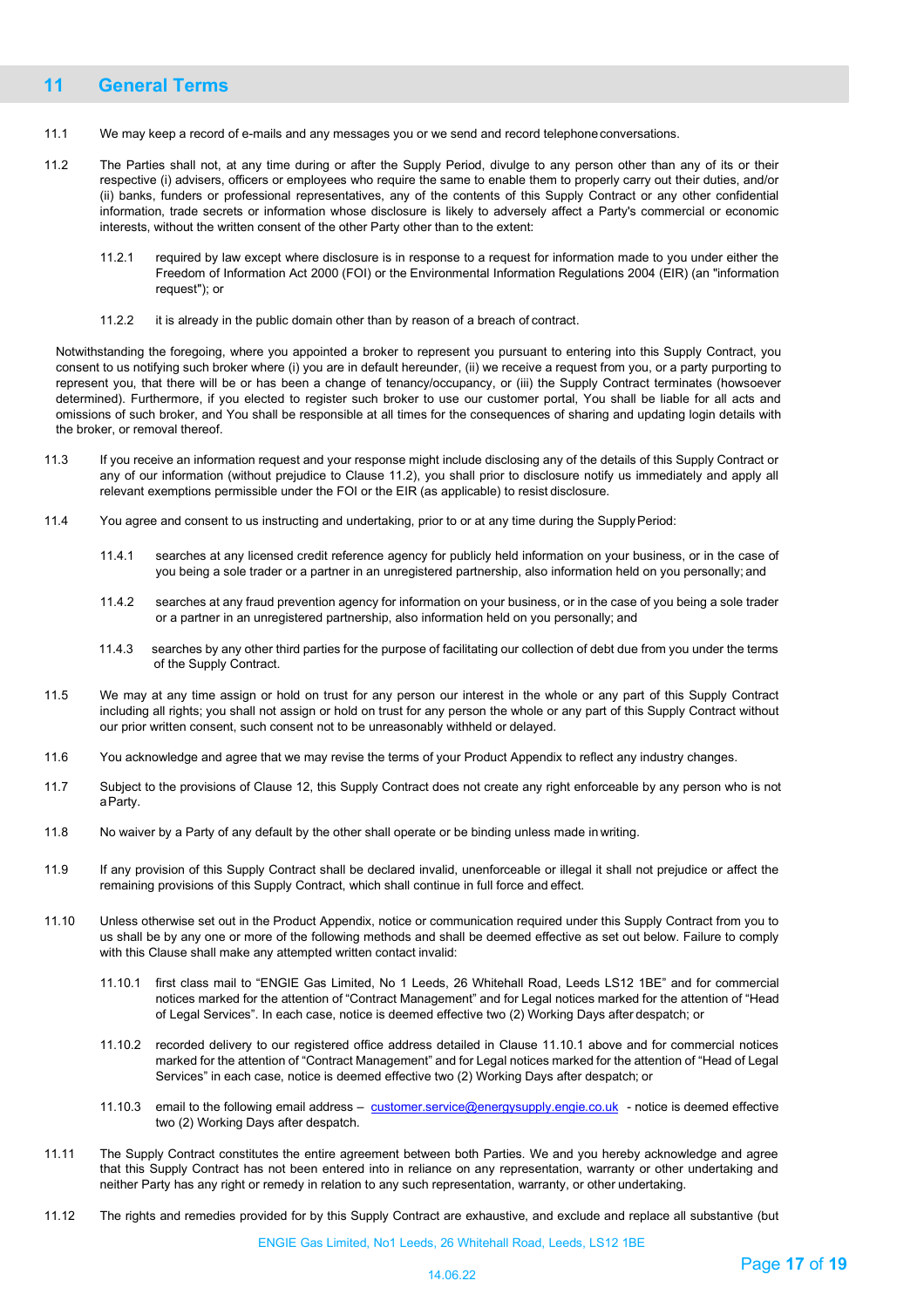not procedural) contractual rights or remedies expressed or implied by law.

- 11.13 This Supply Contract shall be construed and governed by the laws of England and subject to the exclusive jurisdiction of the English Courts.
- 11.14 If any Party wishes to pursue a dispute with the other then where mediation is agreed the procedures of the Centre for Dispute Resolution shall apply or where arbitration is agreed, the Rules of the London Court of Arbitration shallapply.
- 11.15 We may issue a revised Supply Contract to you to the extent reasonably required to take into account any changes to the Acts, Industry Agreements or other statutory, regulatory, or common law provisions which are applicable to the gas supply industry as a whole.
- 11.16 Any Supply Point that falls within an Independent Network and any terms and definitions contained within this Supply Contract relating to such Supply Point shall be dealt with in accordance with the Industry Agreements.
- 11.17 Both Parties accept the terms of and agree that they are bound by, and will comply with all relevant legislation including the Bribery Act 2010.
- 11.18 To the extent necessary for compliance with (i) paragraph 7 of condition 12A of the Standard Conditions of the Electricity Supply Licence and (ii) paragraph 8 of condition 12A of the Standard Conditions of Gas Supply Licence in relation to implementation of Theft Risk Assessment Service (as such term is defined in Section 25 of the Distribution Connection and Use of System Agreement (ELEC) / Schedule 34 of the Supply Point Administration Agreement (GAS) ) arrangements to facilitate the prevention, detection and investigation of energy theft, we shall be obliged and entitled to retain and Process any Personal Data (as such terms are defined in the Data Protection Act 2018) we hold on you and to disclose this Personal Data to the said Theft Risk Assessment Service, if required to do so, and by your acceptance of these Terms and Conditions you consent to such retention and disclosure. You shall grant us, our Service Providers or any other relevant party, Access Rights to enable them to investigate any theft or suspected theft of gas. Furthermore, where there has been theft, or suspected theft, of gas, this will be charged to and recovered from you on the next Invoice based on our forecast of the estimated volume of such theft or suspected theft.
- 11.19 If due to our insolvency, a supplier of last resort is required pursuant to the Industry Agreements, we may transfer the Supply Contract (or our future rights and obligations under the Supply Contract) to any entity that has the necessary statutory authorisations, and you agree that with effect from such date of notification, you accept such entity as supplier in substitution forus.
- 11.20 The Parties acknowledge that ENGIE Gas Limited is the Data Controller in respect of any personal data that you provide to us in accordance with this Supply Contract. Please refer to our Privacy Policy available at [https://www.engie.co.uk/engie-uk](https://www.engie.co.uk/engie-uk-personal-data-and-cookies-policy/)[personal-data-and-cookies-policy/](https://www.engie.co.uk/engie-uk-personal-data-and-cookies-policy/) for further details, including how to contact us and your rights. We will always handle your personal data in accordance with the Data Protection Act 2018 and any sensitive personal information will be protected using additional security controls.

# **Section B – Terms of Interruptible Supply**

Where any of your Supply Points are designated as "Interruptible" on or after 1 October 2011, as indicated in the Quotation Document then the following supplementary terms and conditions shall apply in addition to Clauses 1 to 11 inclusive.

# <span id="page-17-0"></span>**12.1 Interruptible Supply Definitions**

12.1 The following definitions shall apply to the provisions of Clause 12:

**"Interruptible Period"** means the period of time during which a supply of gas to a Supply Point is designated as an Interruptible Supply of gas by the Transporter.

**"Interruptible Supply of Gas"** means a supply of gas to a Supply Point that in respect of an Interruptible Period is designated an Interruptible Supply by the Transporter.

**"Interruptible Supply Point"** means the outlet of your control valves for Supply Points deemed by the Transporter to be interruptible.

**"Interruption"** means the interruption of the offtake of gas from an Interruptible Supply Point as required by the Transporter for operational purposes in accordance with the management of the gas network in accordance with Clause 13 and reference to **"Interrupt"** or **"Interruptible"** shall be construed accordingly.

**"Interruption Notice"** means a notice from the Transporter either directly or via us, to you instructing you to stop taking gas or in certain circumstances reducing your taking of gas at the Supply Point. We will provide notice as soon as practicable following receipt of the notification from the Transporter.

# <span id="page-17-1"></span>**12.2 Interruptible Supply**

12.2.1 The Interruptible Supply at the Supply Point shall be subject to Interruption in accordance with the tender submitted by you and accepted by the Transporter.

ENGIE Gas Limited, No1 Leeds, 26 Whitehall Road, Leeds, LS12 1BE